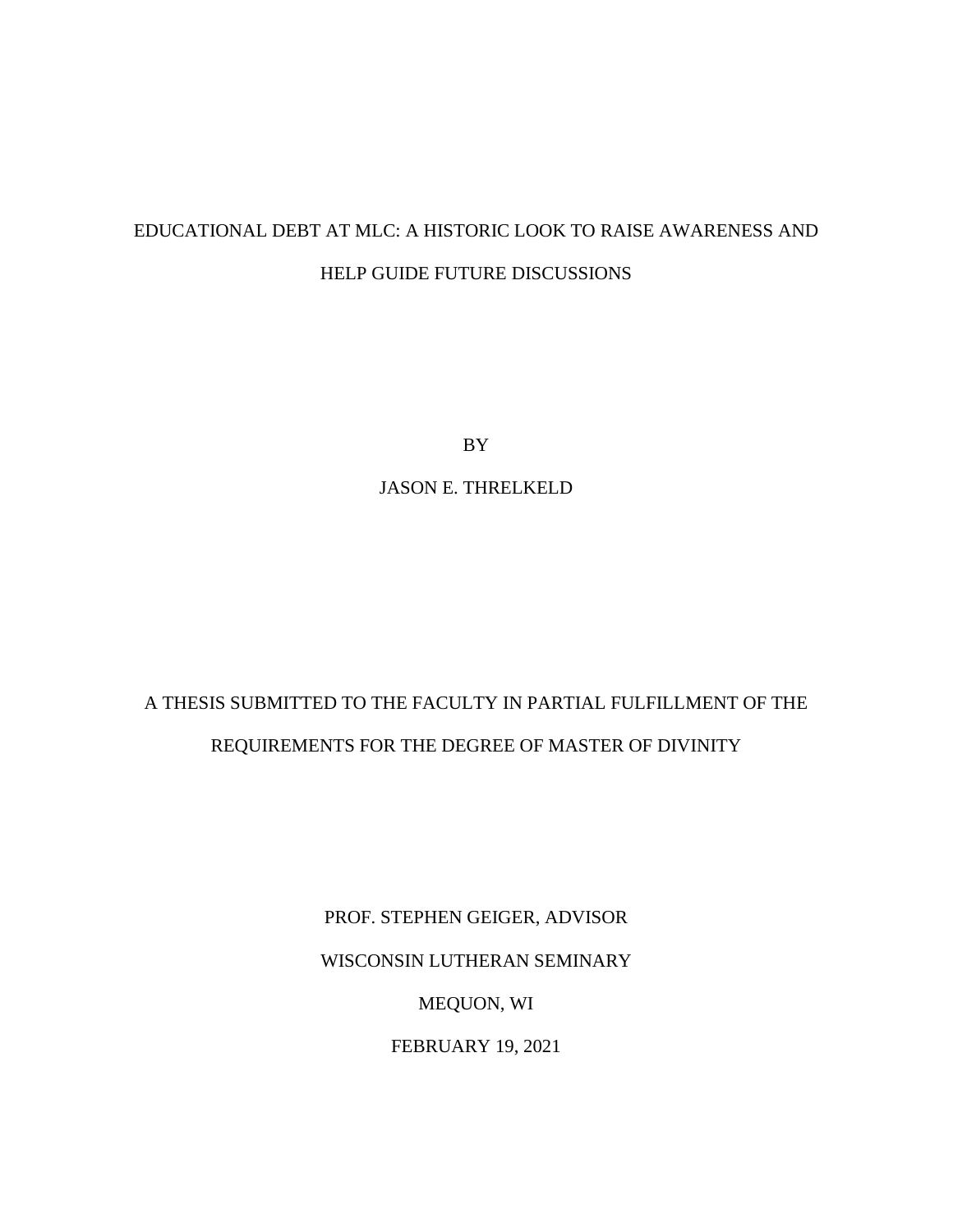# **CONTENTS**

| PART I: UNDERSTANDING THAT EDUCATIONAL DEBT IS A PROBLEM AND |                |
|--------------------------------------------------------------|----------------|
|                                                              |                |
| The Data                                                     | 3              |
| <b>Synod Concern</b>                                         | $\overline{7}$ |
| Secular Data                                                 | 9              |
| Effects on Attendance, Graduation, and Studies               | 10             |
| Effects of Educational Debt on the Student                   | 12             |
| Effects Debt Can Have on the Called Worker                   | 15             |
|                                                              |                |
| <b>Increased Cost of Education</b>                           | 17             |
| An Overview of the Numbers                                   | 18             |
| Contributors to the Cost                                     | 21             |
| Changing Sources of Income                                   | 26             |
| Culture's Influence on Educational Debt                      | 28             |
| Stewardship's Role in Educational Debt                       | 29             |
|                                                              | .31            |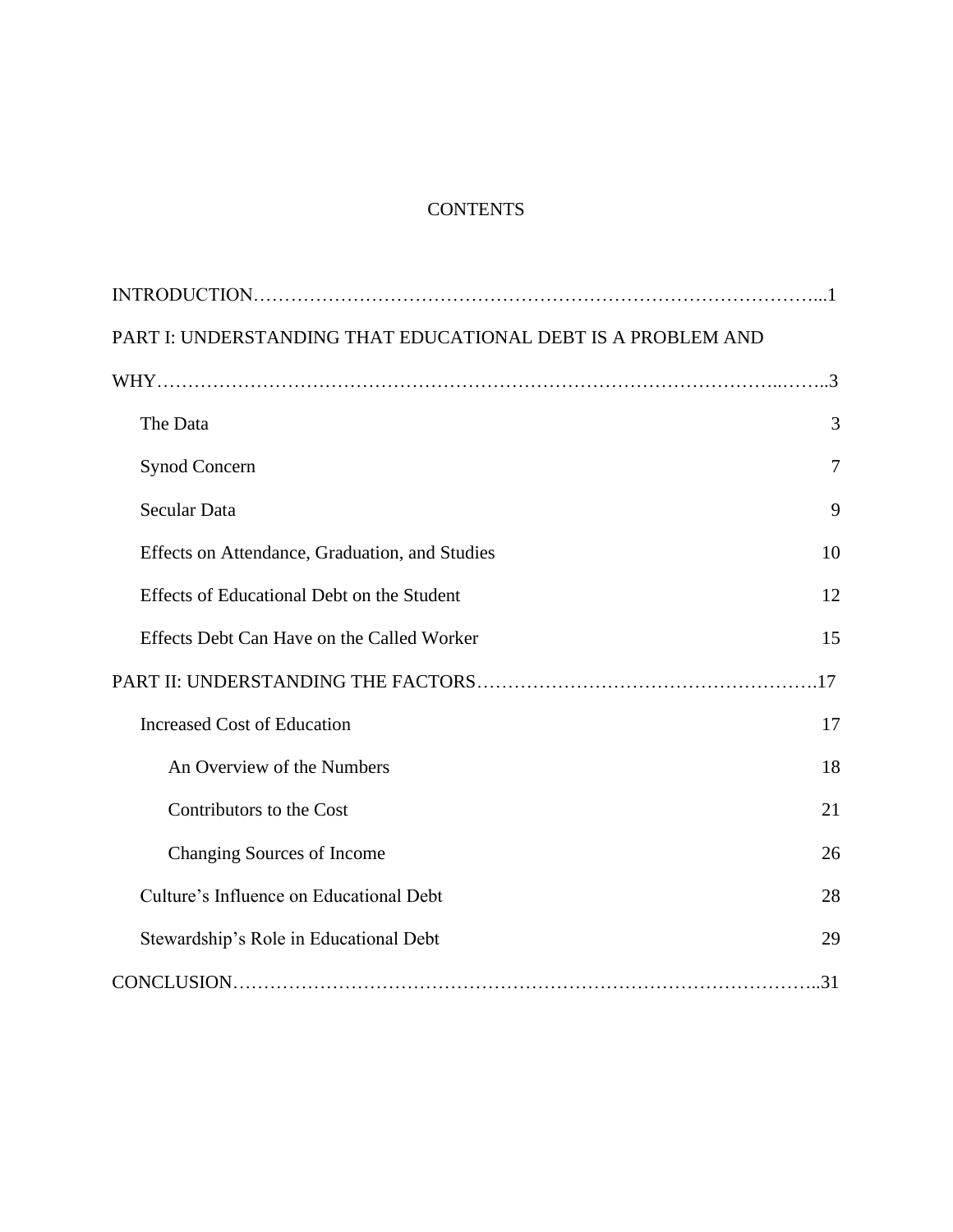# ABSTRACT

Educational debt is now a burden that the majority of students who have graduated from Martin Luther College are going into the ministry burdened with. Students are seeing record-high amounts of educational debt that they will try to pay as they start out their lives. Year after year, the Wisconsin Evangelical Lutheran Synod has recognized this problem. Year after year, the problem has only gotten worse. There does not seem to be an end to the consistent increases in the cost of attending MLC, nor the amount of loans students will need to pay that cost. Increased amounts of debt will have a profound impact on graduates. We need to strive to understand how this problem arose and the many factors that are involved. Then there may be a chance at looking to move in the right direction in the future.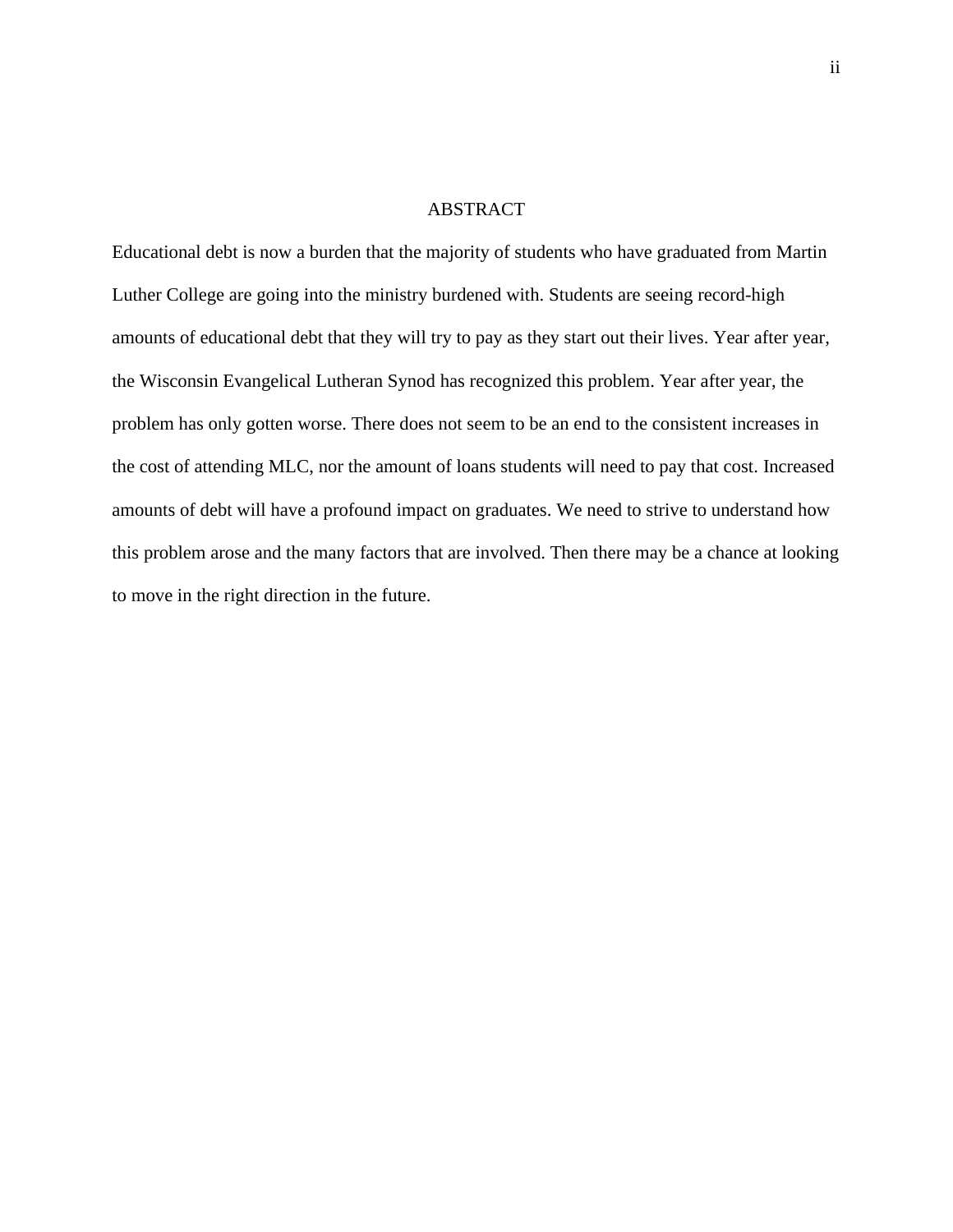### INTRODUCTION

Educational debt has grown into a national problem that affects all students of higher education. A journal submitted to the Auburn Studies stated, "Undergraduate educational debt has become a national problem that affects students in nearly every study."<sup>1</sup> The journal stated that graduates from all fields of study are graduating with excessive debt. This financial burden is no longer a small or isolated inconvenience only affecting a select few, but rather a widespread burden that is weighing heavily on those striving to better themselves through higher education. Sandy Baum, professor emerita of economics at Skidmore College, wrote in 2017 that an average of seventy percent of high school students went right into college.<sup>2</sup> Unfortunately, as those same high school students begin to look ahead to college, will the excitement of independence and personal growth quickly be overshadowed by the stress and burden of the insurmountable debt that comes with this new life change?

Whether choosing a public university or a private college, educational debt extends its unbiased, open arms to all enrolled in higher education. This financial weight also pertains to many high school students in the Wisconsin Evangelical Lutheran Synod (WELS) contemplating their enrollment at Martin Luther College (MLC). The majority of WELS called workers train

<sup>1.</sup> Sharon L. Miller Kim Maphis Early and Anthony Ruger, "Taming the Tempest: A Team Approach to Reducing and Managing Student Debt" (Auburn Studies 2014), 2.

<sup>2.</sup> Sandy Baum, "How Students Pay for College." (Change 50 Taylor & Francis Ltd:135–41 2018), 135.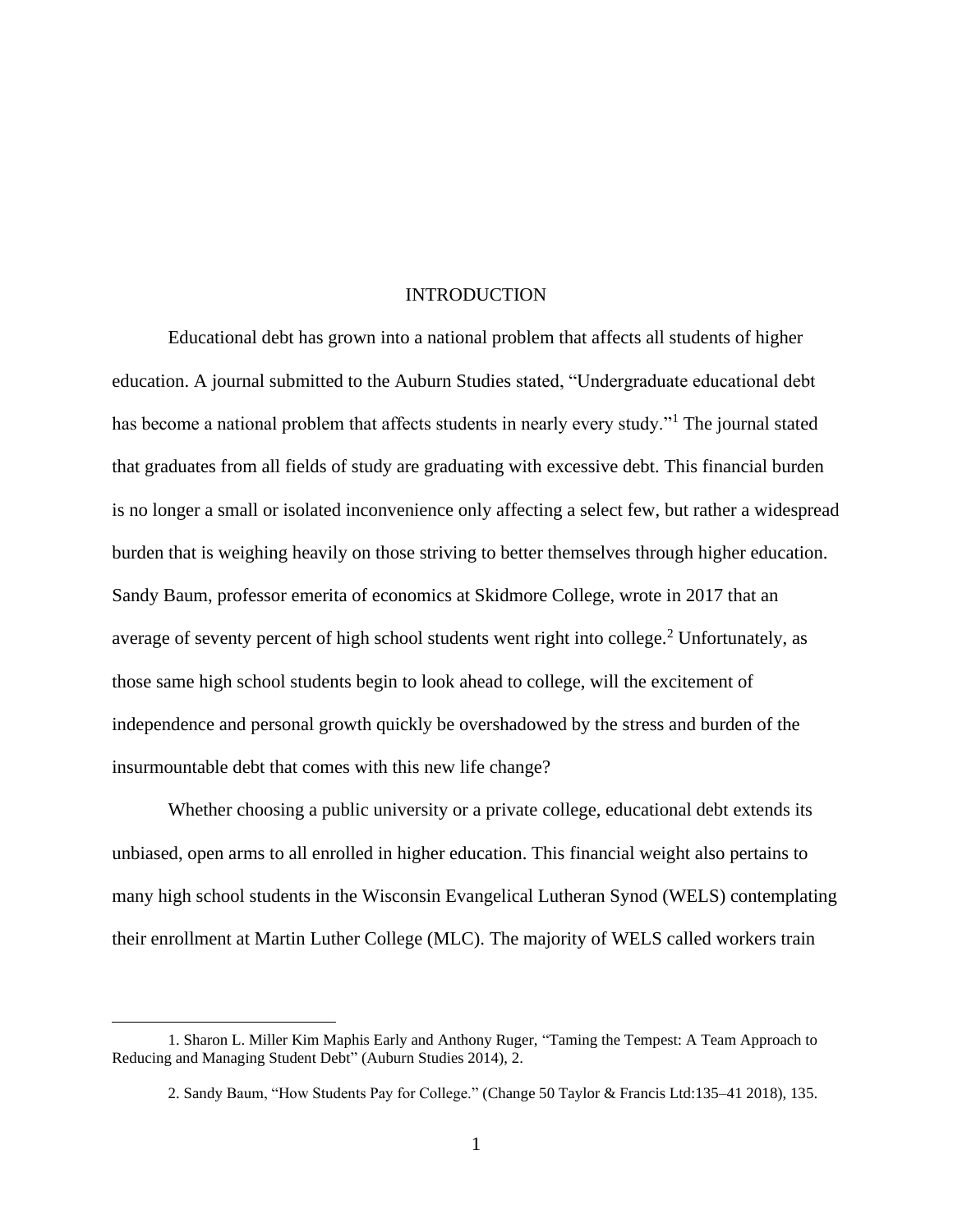and graduate on the MLC campus. According to Table 1, the percentage of students who needed to borrow money in order to complete their education and graduate has increased over twenty percent. Seventy-five percent of students training at MLC graduated with educational debt that would need to be paid off during their ministry. Like so many high school students looking excitedly ahead towards college life only to be met with the blunt reality of loans and debt, the majority of WELS called workers, ready and equipped for service, begin their own ministry clouded in years of debt.

Martin Luther College graduates' educational debt will continue to be a stumbling block unless this growing problem is adequately understood and addressed. Taking the time to dissect and clarify the various factors that contribute to this growing issue is critical in order to fully understand how the present situation occurred, especially at MLC. There is no quick fix or perfect solution to this financial change, but perhaps examining the historical data will present an opportunity to learn from the past and open opportunities to improve the future.

| Academic  | Percent of<br><b>Graduates</b> | % Debt<br>Incr/Decr | Tuition/R&B | % Tuition<br>Increase | % Debt<br>Increase | Tuition<br>Increase |
|-----------|--------------------------------|---------------------|-------------|-----------------------|--------------------|---------------------|
| Year      | <b>That Borrowed</b>           | $(Y-to-Y)$          | Cost        | $(Y-to-Y)$            | 2012-2020          | 2012-2020           |
| 1995-1996 | 54%                            |                     |             |                       |                    |                     |
| 1996-1997 | 51%                            | 19%                 |             |                       |                    |                     |
| 1997-1998 | 56%                            | 8%                  |             |                       |                    |                     |
| 1998-1999 | 56%                            | $-17%$              |             |                       |                    |                     |
| 1999-2000 | 49%                            | $-3%$               |             |                       |                    |                     |
| 2000-2001 | 59%                            | $-11%$              |             |                       |                    |                     |
| 2001-2002 | 48%                            | 13%                 |             |                       |                    |                     |
| 2002-2003 | 54%                            | 1%                  |             |                       |                    |                     |
| 2003-2004 | 60%                            | 17%                 |             |                       |                    |                     |
| 2004-2005 | 69%                            | 15%                 |             |                       |                    |                     |
| 2005-2006 | 66%                            | 19%                 |             |                       |                    |                     |
| 2006-2007 | 69%                            | 4%                  |             |                       |                    |                     |
| 2007-2008 | 64%                            | $-7%$               |             |                       |                    |                     |
| 2008-2009 | 76%                            | 19%                 |             |                       |                    |                     |
| 2009-2010 | 64%                            | 16%                 |             |                       |                    |                     |
| 2010-2011 | 73%                            | 3%                  | 15250       |                       |                    |                     |
| 2011-2012 | 80%                            | $-4%$               | 15710       | 3%                    |                    |                     |
| 2012-2013 | 91%                            | 2%                  | 16340       | 4%                    |                    |                     |
| 2013-2014 | 69%                            | $-2%$               | 17160       | 5%                    |                    |                     |
| 2014-2015 | 71%                            | 16%                 | 18020       | 5%                    |                    |                     |
| 2015-2016 | 74%                            | $-12%$              | 18920       | 5%                    |                    |                     |
| 2016-2017 | 77%                            | 6%                  | 19490       | 3%                    |                    |                     |
| 2017-2018 | 75%                            | 14%                 | 20470       | 5%                    | 23.01%             | 23.25%              |
| 2018-2019 | 78%                            | $-3%$               | 21490       | 5%                    | 20.94%             | 26.90%              |
| 2019-2020 | 75%                            | $-4%$               | 22130       | 3%                    | 17.89%             | 29.01%              |

**Table 1. Student Loan Increases/Decreases Statistics of Students Since 1995<sup>3</sup>**

<sup>3.</sup> Data annually recorded by MLC and collected by BME.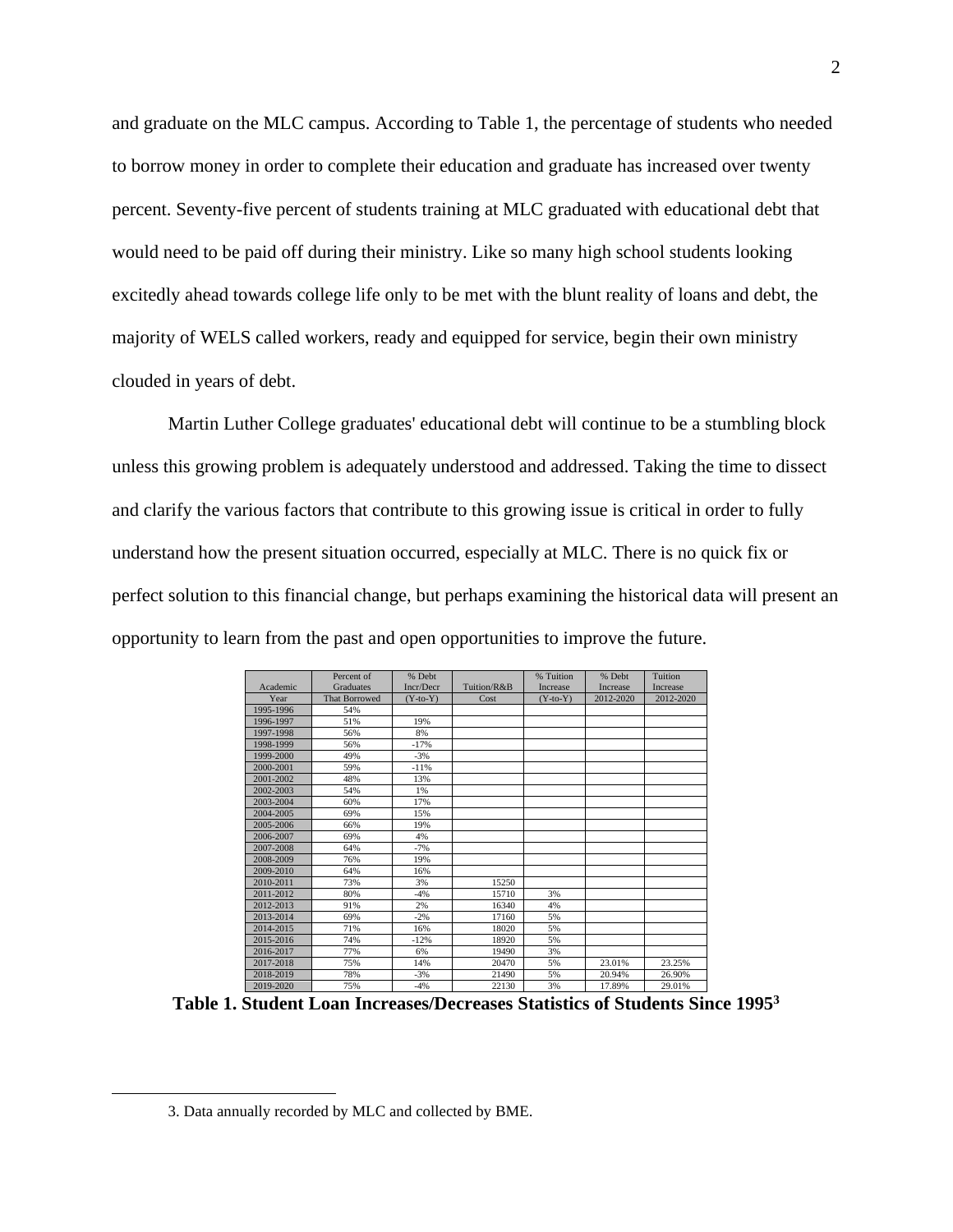# PART 1: THE PROBLEM

Swelling educational debt is a critical issue that a wide spread of WELS professionals have been researching. Paul Prange (Board of Ministerial Education for WELS), Mark Zarling (President Emeritus of MLC), Richard Gurgel (MLC President), Mark Bauer (Director of Financial Aid for MLC, Michael Otterstatter (Vice-President for Mission Advancement Office for MLC), and JoElyn Krohn (Financial Literacy Coordinator for MLC), are among WELS workers who have been studying this growing issue. Each one of these individuals has been interviewed and has expressed deep concern for students attending MLC. Paul Prange believed that this is the number one issue the Board for Ministerial Education (BME) is handling.<sup>4</sup> To clearly illustrate how educational debt is a growing problem, the following charts and graphs were generated by this group of WELS professionals using the data they gathered throughout their research. To conclude, taking a closer look at the WELS biennials Books of Reports and Memorials (BORAM) will illustrate educational debt's historical concern in the WELS.

#### **The Data**

Concern for this issue has escalated over the years due to the increase of loans that the average student is borrowing from year to year. Table 2 helps clearly illustrate that students are borrowing more and more money to get through school over the last couple of decades. For students that borrowed, the average debt at graduation rose from \$7,459 in 1996 to \$26,186 in 2020. That is an increase of over 350 percent in twenty-four years. The stats have significantly

<sup>4.</sup> Paul Prange (Governing Board Advisory for Ministerial Education) in discussion with the author, September 2020.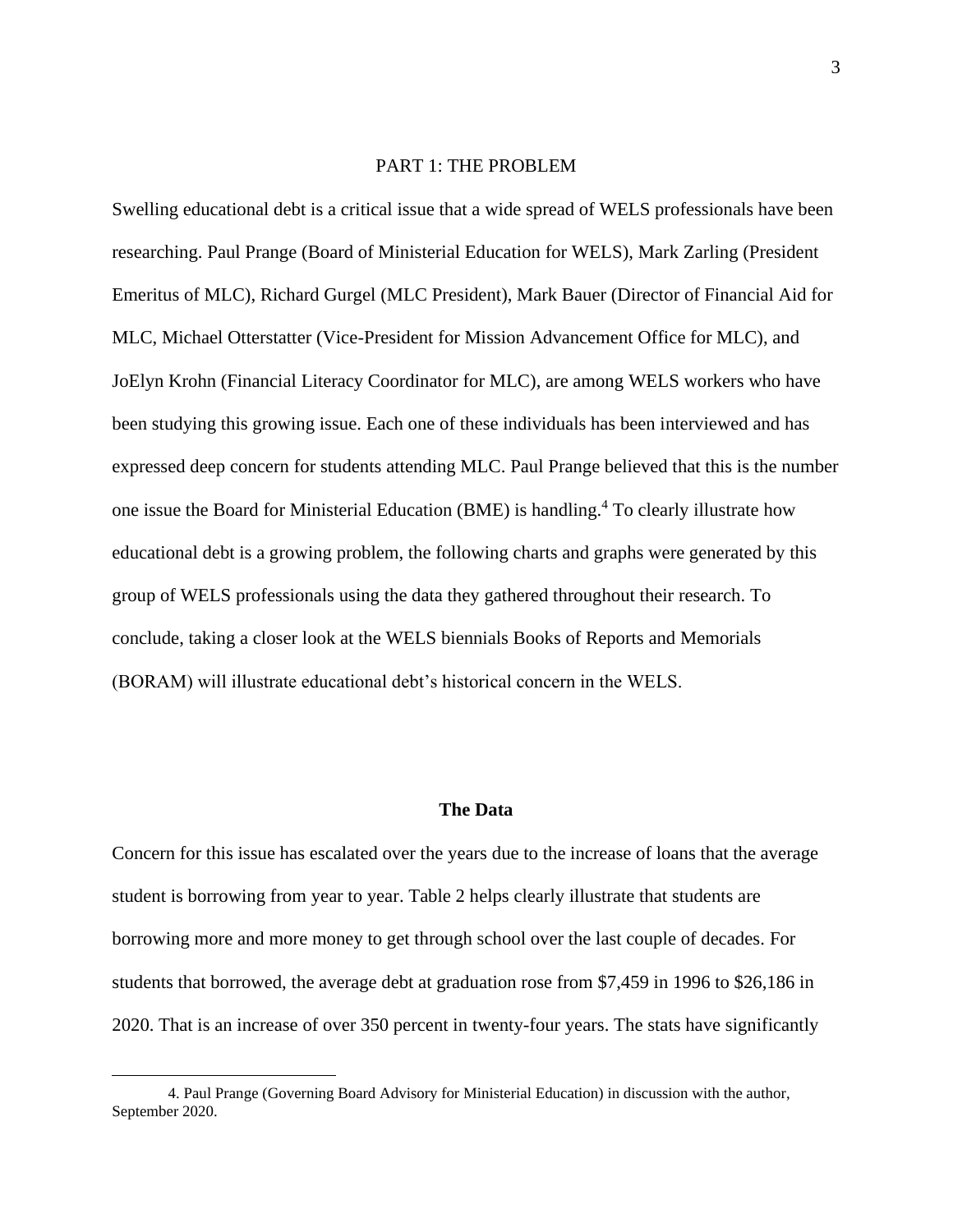increased even when factoring in those students who did not need to borrow from their institution. For all graduates, the average indebtedness soared from \$4,044 to \$19,720. The total debt MLC graduates completed school with swelled to over three million dollars, which is a staggering two million dollar increase. Those are numbers that should cause anybody to be nervous, let alone the average college student just beginning to start out on their own.

| Graduating      | <b>Total AY</b> | <b>Students</b> | Total No. | Current  | Current Yr.   | Cumulative   | Cumulative      | Cumulative |
|-----------------|-----------------|-----------------|-----------|----------|---------------|--------------|-----------------|------------|
| <b>Class AY</b> | indebtedness    | with Loans      | Graduates | Yr. Avg  | Avg for       | Total        | No. of          | Average    |
|                 |                 | in AY           | in AY     | for All  | Students that |              | <b>Students</b> |            |
|                 |                 |                 |           | Grads    | Borrowed      |              |                 |            |
| 1995-1996       | \$671,268       | 90              | 166       | \$4,044  | \$7.459       | \$671.268    | 90              | \$7,459    |
| 1996-1997       | \$650,290       | 71              | 140       | \$4,645  | \$9.159       | \$1,321,558  | 161             | \$8,208    |
| 1997-1998       | \$745,669       | 75              | 133       | \$5,607  | \$9.942       | \$2,067,227  | 236             | \$8,759    |
| 1998-1999       | \$714,866       | 84              | 149       | \$4,798  | \$8.510       | \$2,782,093  | 320             | \$8,694    |
| 1999-2000       | \$638.817       | 77              | 157       | \$4,069  | \$8,296       | \$3,420,910  | 397             | \$8,617    |
| 2000-2001       | \$743,209       | 99              | 168       | \$4,424  | \$7,507       | \$4,164,119  | 496             | \$8,395    |
| 2001-2002       | \$824.197       | 95              | 199       | \$4.142  | \$8,676       | \$4,988,316  | 591             | \$8,440    |
| 2002-2003       | \$1,027,443     | 117             | 216       | \$4,757  | \$8,782       | \$6,015,759  | 708             | \$8,497    |
| 2003-2004       | \$1,295,643     | 123             | 205       | \$6,320  | \$10,534      | \$7,311,402  | 831             | \$8,798    |
| 2004-2005       | \$1,828,880     | 148             | 213       | \$8,586  | \$12,357      | \$9,140,282  | 979             | \$9,336    |
| 2005-2006       | \$2,128,827     | 139             | 211       | \$10,089 | \$15,315      | \$11,269,109 | 1118            | \$10,080   |
| 2006-2007       | \$2,026,145     | 127             | 185       | \$10.952 | \$15,954      | \$13,295,254 | 1245            | \$10,679   |
| 2007-2008       | \$1,407,032     | 94              | 148       | \$9,507  | \$14,968      | \$14,702,286 | 1339            | \$10,980   |
| 2008-2009       | \$1,952,022     | 106             | 140       | \$13,943 | \$18,415      | \$16,654,308 | 1445            | \$11.525   |
| 2009-2010       | \$1,787,538     | 82              | 128       | \$13,965 | \$21,799      | \$18,441,846 | 1527            | \$12,077   |
| 2010-2011       | \$2,621,513     | 117             | 161       | \$16,283 | \$22,406      | \$21,063,359 | 1644            | \$12,812   |
| 2011-2012       | \$2,558,511     | 119             | 149       | \$17.171 | \$21,500      | \$23,621,870 | 1763            | \$13,399   |
| 2012-2013       | \$2,529,712     | 115             | 127       | \$19,919 | \$21.997      | \$26,151,582 | 1878            | \$13.925   |
| 2013-2014       | \$1,974,612     | 92              | 133       | \$14,847 | \$21.463      | \$28,126,194 | 1970            | \$14,277   |
| 2014-2015       | \$2,526,341     | 99              | 140       | \$18,045 | \$25,519      | \$30,652,535 | 2069            | \$14,815   |
| 2015-2016       | \$2,624,507     | 115             | 155       | \$16,932 | \$22,822      | \$33,277,042 | 2184            | \$15,237   |
| 2016-2017       | \$2,536,053     | 105             | 137       | \$18,511 | \$24,153      | \$35,813,095 | 2289            | \$15,646   |
| 2017-2018       | \$3,351,084     | 120             | 161       | \$20,814 | \$27,926      | \$39,164,179 | 2409            | \$16,257   |
| 2018-2019       | \$3,372,280     | 124             | 160       | \$21,077 | \$27,196      | \$42,536,459 | 2533            | \$16,793   |
| 2019-2020       | \$3,194,683     | 122             | 162       | \$19,720 | \$26,186      | \$45,731,142 | 2655            | \$17,225   |

**Table 2. Educational Debt Statistics of Students at MLC from 1995**<sup>5</sup>

If the numbers continue to increase throughout the upcoming decades as they have historically, the average student will graduate with a debt of almost \$70,000 by 2046. These numbers are accurate if increases continue as they did from 1996 to 2020.

A second concern similar to the first is the extremes being borrowed by students. Every year these numbers are going to fluctuate. There will be years where some students borrow less, and some borrow more. The minimum debt amount, for those that graduated with debt, has not seen a significant change throughout the years. The concern arises from those students many would label as the 'high borrowers.' Table 3 highlights those ranges spanning from the low

<sup>5.</sup> Data annually recorded by MLC.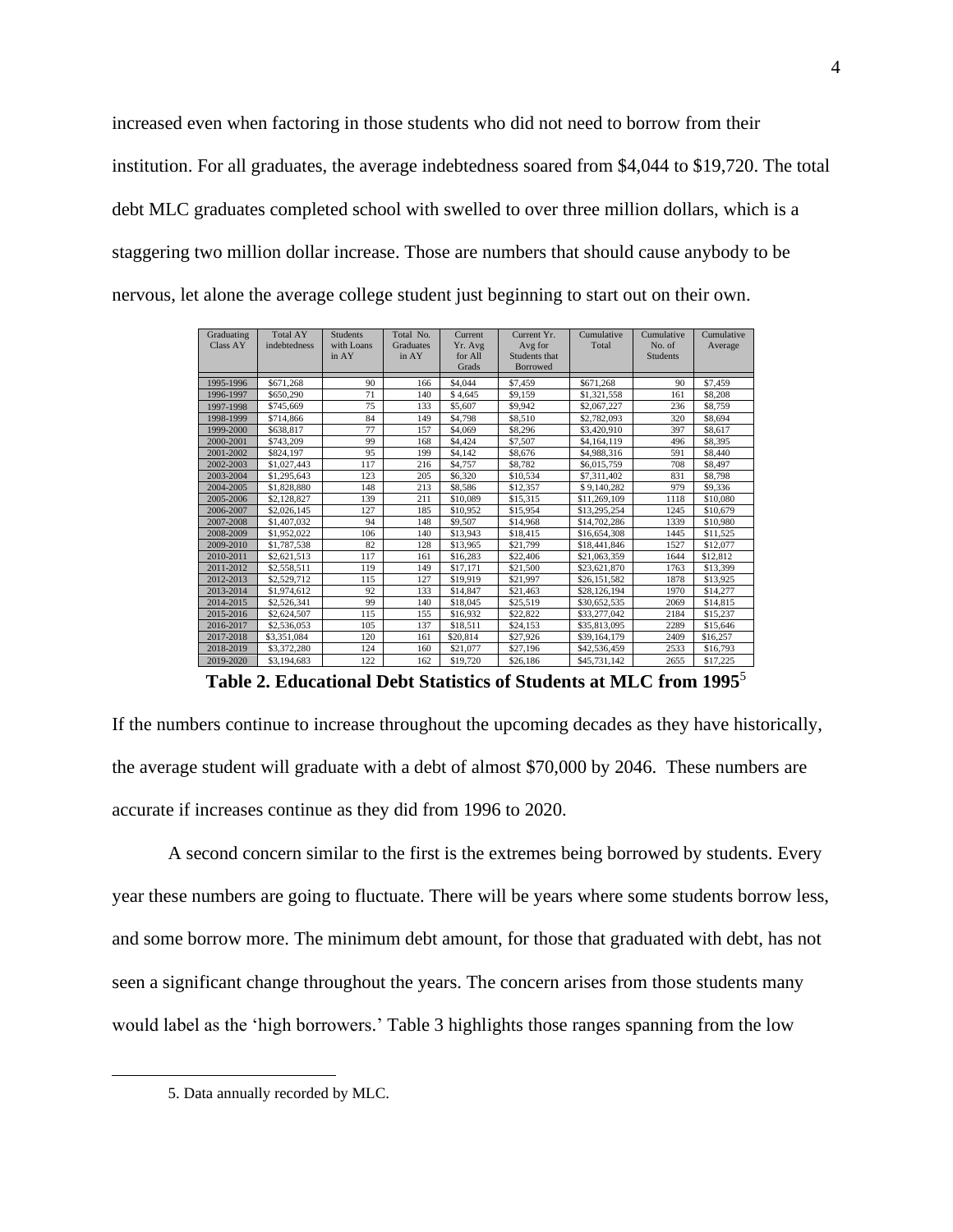amounts of money borrowed to the high amounts. In 2010, MLC recorded at least one student having borrowed as much as \$55,696. Not only was that a considerable amount of money in 2010, but the concern deepens when one considers that the average pastor had a starting salary of just over \$31,000.<sup>6</sup> It is no wonder many graduates are overwhelmed. As time marched on, so have the numbers. In 2020, the highest amount borrowed was \$95,000, with the average pastor salary starting at around \$32,000.<sup>7</sup> Again, those are concerning numbers for anyone just starting out in their career. It is also valuable to note that many MLC students will marry a fellow MLC student. In that case, these heavy-hitting numbers could, in fact, double.

|         | <b>Student and Parent Loans</b> |                  |                         |         |          |  |  |  |
|---------|---------------------------------|------------------|-------------------------|---------|----------|--|--|--|
|         | Average                         |                  | Median                  |         | Range    |  |  |  |
| Year    | Graduates with<br>Loans         | All<br>Graduates | Graduates<br>with Loans | Low     | High     |  |  |  |
| 2009-10 | \$21,799                        | \$13.965         | \$19.813                | \$2,000 | \$55,695 |  |  |  |
| 2010-11 | \$22,406                        | \$16,283         | \$20,400                | \$2,625 | \$70,717 |  |  |  |
| 2011-12 | \$21,500                        | \$17,171         | \$23,154                | \$317   | \$61,280 |  |  |  |
| 2012-13 | \$21,997                        | \$19,919         | \$21,239                | \$1,750 | \$65,492 |  |  |  |
| 2013-14 | \$21,463                        | \$14,847         | \$22,700                | \$1,750 | \$71,960 |  |  |  |
| 2014-15 | \$25.519                        | \$18,045         | \$25,500                | \$2,750 | \$78,402 |  |  |  |
| 2015-16 | \$22,822                        | \$16.932         | \$24,250                | \$1,000 | \$81,807 |  |  |  |
| 2016-17 | \$24,153                        | \$18,511         | \$23,000                | \$1,600 | \$70,881 |  |  |  |
| 2017-18 | \$27.926                        | \$20.814         | \$26,090                | \$1,250 | \$98,501 |  |  |  |
| 2018-19 | \$27,196                        | \$21,077         | \$25,250                | \$2,000 | \$89,861 |  |  |  |
| 2019-20 | \$26,186                        | \$19,720         | \$23,463                | \$1.845 | \$95,000 |  |  |  |

**Table 3: Ranges of Student Loans Borrowed Since 1996<sup>8</sup>**

Concern for educational debt increases when one considers the average number of students who are graduating with student loans. Table 2 shows that of the 166 graduates at MLC in 1996, ninety of the students graduated with debt. That is just over fifty-four percent of the graduating class. Of the 162 graduates in the 1995-96 school year, 122 found themselves saddled with educational debt when they arrived at the end of their schooling. That is just over seventyfive percent in 2020, as also stated earlier in Table 1. There are infrequent years, like 2014, that

<sup>6.</sup> Wisconsin Evangelical Lutheran Synod. *Book of Report and Memorials* (Milwaukee 2009). 60 The Author chose to use the wages for first year Pastors because they are the highest option on the pay scale for first year students. First year teachers make 3-4 thousand less on average than pastors.

<sup>7.</sup> Wisconsin Evangelical Lutheran Synod. *Book of Report and Memorials* (Milwaukee 2019). 104-106

<sup>8.</sup> Data annually recorded by MLC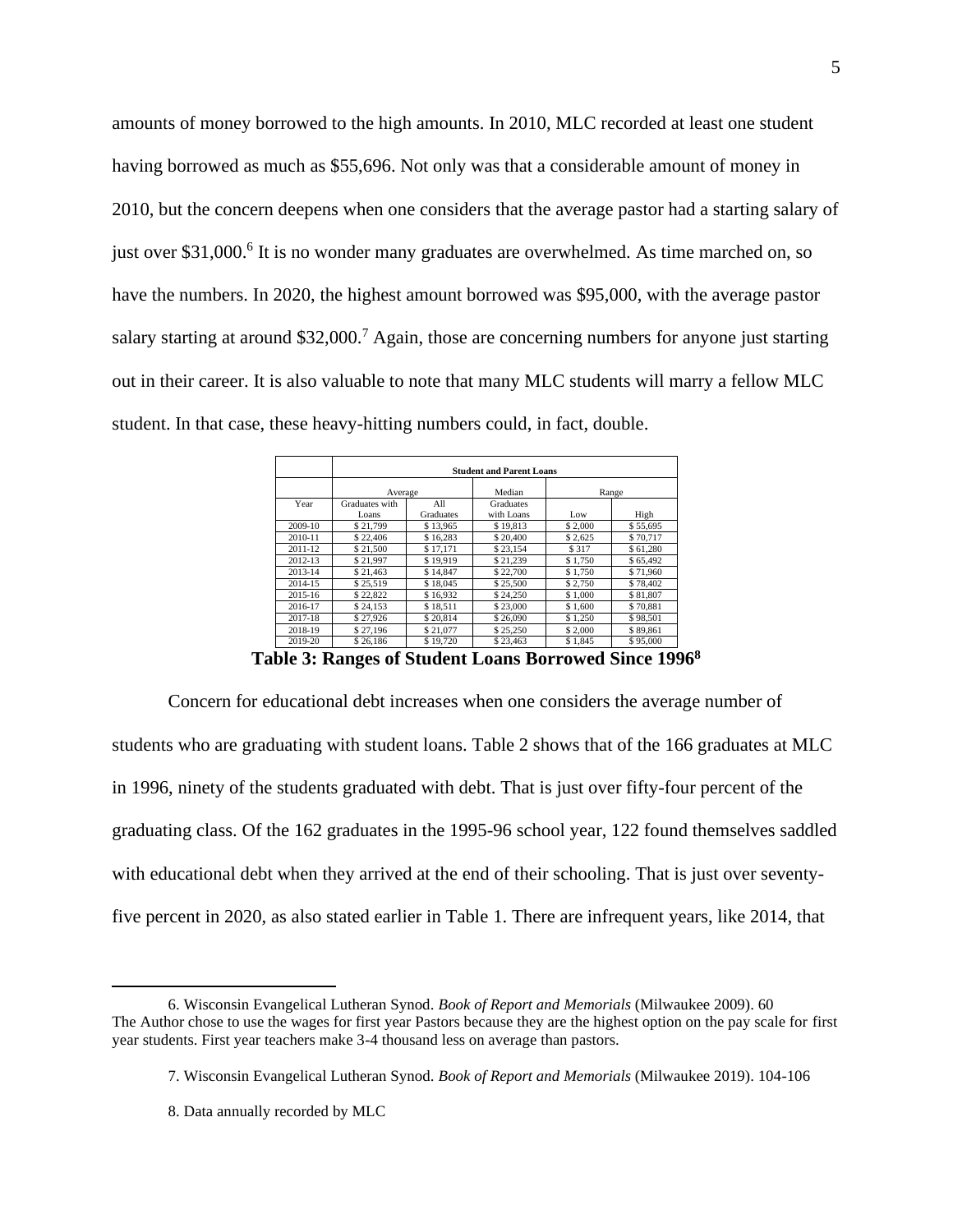saw the average borrow rate decrease. The highest percentage of students borrowing occurred in 2013, where ninety-one percent of students took out loans to pay for school. Yes, there are some years where students borrow less. Overall the numbers have gone up and have continued to stay up since 1996. MLC could likely see eighty-five to ninety percent of students borrowing consistently year after year if these numbers continue on-trend. That also means the average overall debt will show increased numbers since more students contribute to that average.

A side-by-side comparison of the average graduate's educational debt with the average called worker's salary shows troubling statistics. The average first-year teacher in 1999 could expect to start with a salary of just under \$20,000 and the average starting pastor \$20,000.<sup>9</sup> Students who borrowed averaged just over \$8,000 of educational debt. The average pastor and teacher would also receive a housing allowance, pension, insurance, and travel mileage. \$8,000 of debt is manageable with the amount of money the students would make upon graduation in 1999. In 2009, teachers' starting salary ranged from about \$28,000 to \$31,000. First-year pastors started with a range of just over \$31,000 to just over \$33,000.<sup>10</sup> In 2009, the average borrower graduated with over \$13,000 in educational debt. Students in 2009 would be starting the ministry with debt that equaled more than 50% of what they would make in a year. Those numbers increased significantly by the time 2019 came. In 2019 the average first-year teachers would make between \$29,000 to almost \$34,000. A first-year pastor would have a starting salary of about \$32,000 to almost  $$37,000$ .<sup>11</sup> The average debt by graduate borrowers had risen to just

<sup>9.</sup> Wisconsin Evangelical Lutheran Synod. *Book of Report and Memorials* (Milwaukee 1999). 81-82

<sup>10.</sup> WELS 2009, 59-60.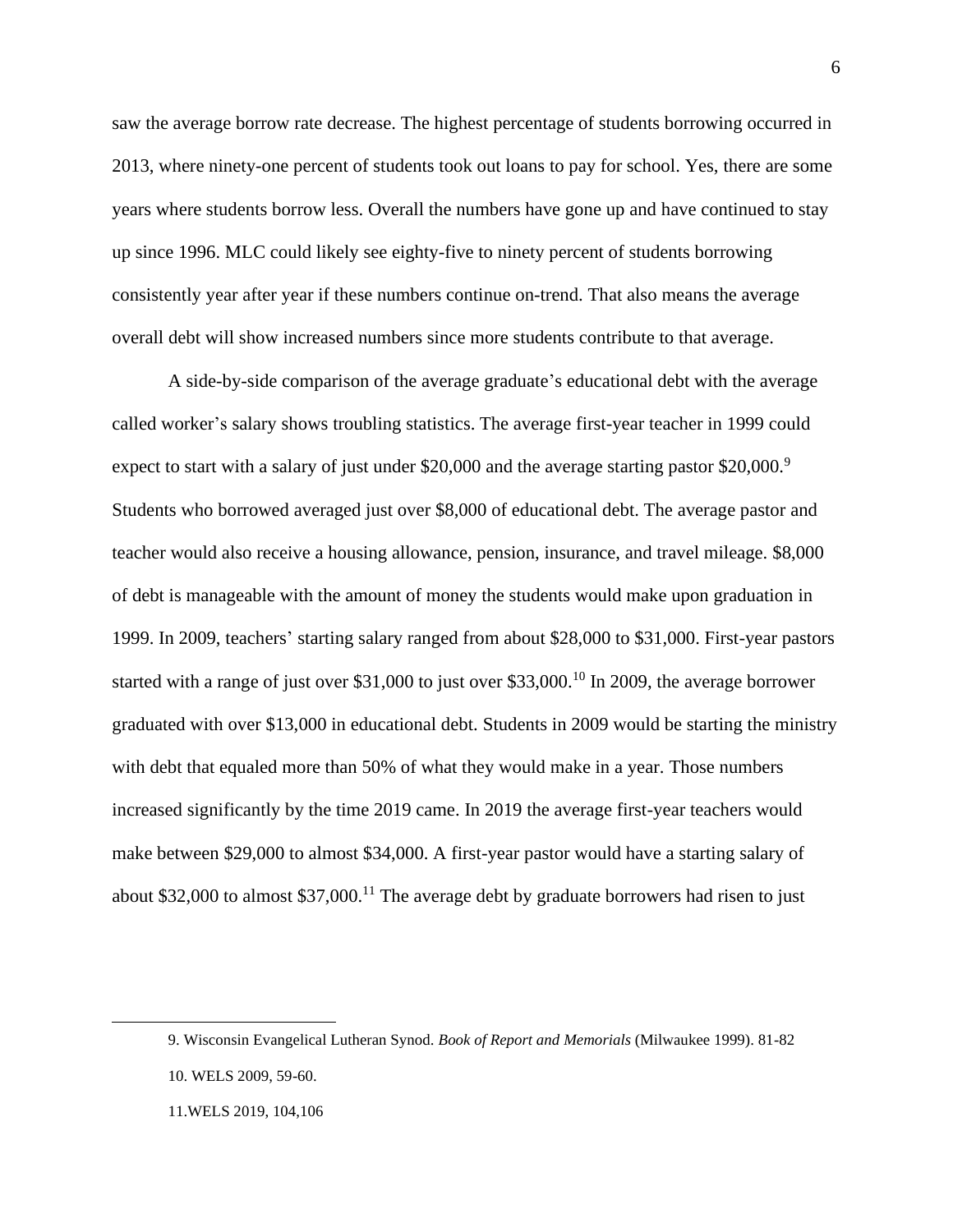over \$26,000. Most called workers were graduating with more than 70% of what they would be making a year, making their debt a greater challenge to pay off.

#### **Synod Concern**

WELS Biennial meetings have voiced concern for the cost of attendance<sup>12</sup> that students would be required to pay to train at MLC. The WELS leaders meet every other year to vote on essential matters of budget and mandatory expenses throughout the synod. These crucial meetings always include a comprehensive look at MLC. Year after year, the cost that students are required to pay out-of-pocket has gone up and continues to grow. Though leaders attempt to optimistically address educational costs and debt every year, it seems that the issue continues to remain out of control, leaving graduates in a strenuous position.

Before and immediately preceding our synodical schools' amalgamation and the establishment of MLC, the Wisconsin Synod showed concern for growing educational debt. The amalgamation was an immense transition. The WELS decided to take the two college-level ministry training schools – Northwestern College, located in Watertown, Wisconsin, and Dr. Martin Luther College (DMLC), located in New Ulm, Minnesota – and combine both campuses into one student body on the DMLC campus. Synod leaders stated in their 1995 meeting, "The Amalgamation will bring a more cost-effective system of ministerial education. On an ongoing basis, the Synod will benefit financially from operating one less campus and a most tightly organized system sized to the needs for candidates."<sup>13</sup> The BME's goal was to lower total

<sup>12.</sup> Cost of attendance consists of the tuition cost and the cost for room and board.

<sup>13.</sup> Wisconsin Evangelical Lutheran Synod. *Book of Report and Memorials* (Milwaukee 1995). 8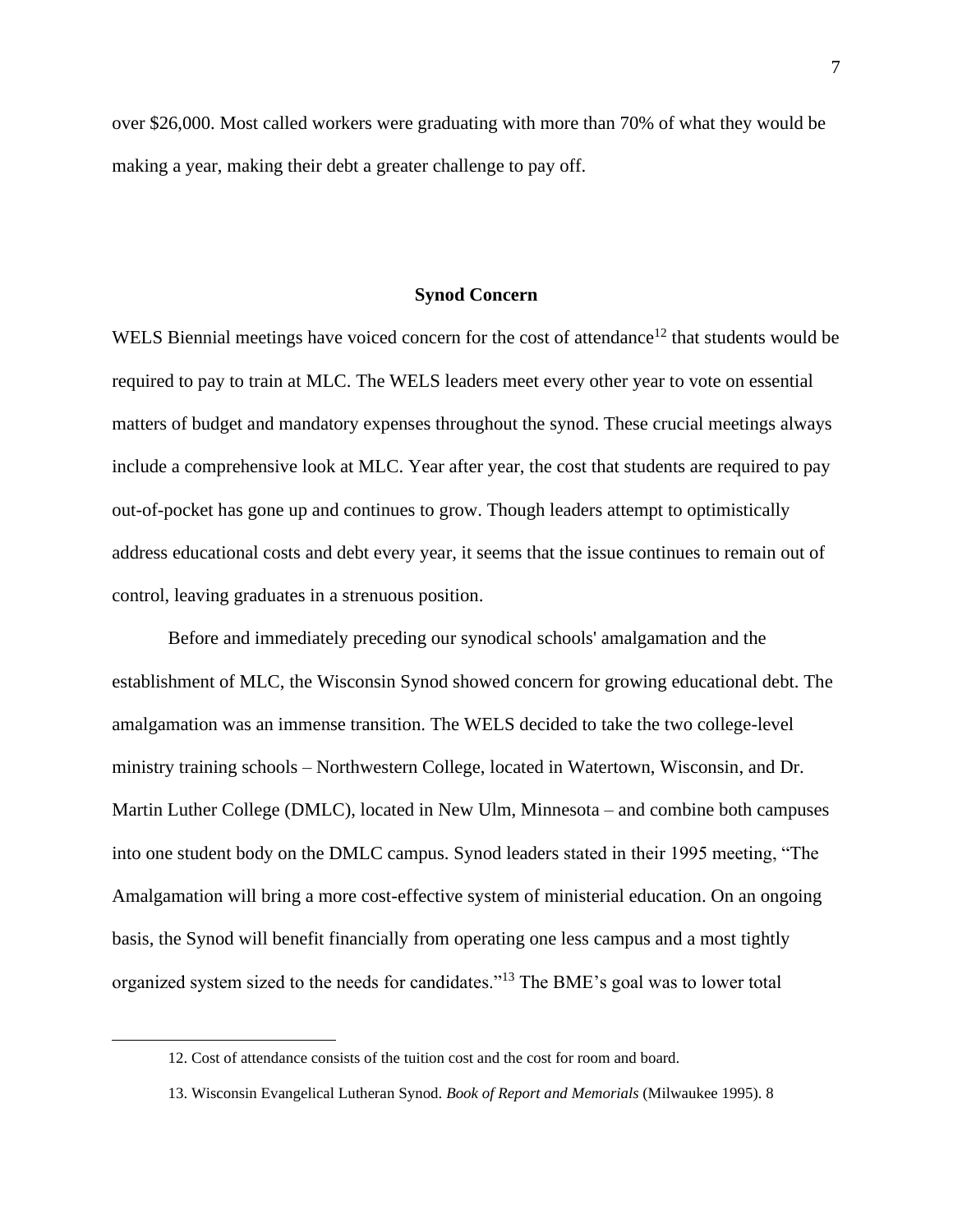operating costs. The hope was that this drop in operational costs would help lower cost of education for students preparing for the ministry.

The Synod expressed concern about the rate at which expenses were increasing compared to inflation and aid. In 1995, the year before Martin Luther College would begin, there was unease across the Synod. It was estimated that students would need assistance above what WELS could offer. This need was due to the fact that educational expenses were increasing faster than the rate of inflation.<sup>14</sup> Parents and students would not have increased salaries to match the increases in the cost of attendance. This would make it difficult for students to pay for their education without debt. Table 1 shows that some students in MLC's opening year already needed loans to get through school.

Synod's concern was and still is for the future of WELS called workers. Educational debt continues to increase at steady levels and continues to be a significant issue for MLC.<sup>15</sup> The BME concluded both the 2013 and 2015 Biennial meetings by stating, "The largest project continues to be reducing the educational debt of MLC grads."<sup>16</sup> There is no issue that the BME considers more impactful to our future called workers than finding new ways to help eliminate and manage educational debt. Over time this issue has statistically worsened, and the WELS knows that the current statistics cannot continue if they want to continue to supply churches and schools with educated, well-equipped called workers. The Synod's outlook is clear that this is a situation that needs to be addressed with urgency.

<sup>14.</sup> WELS 1995, 8.

<sup>15.</sup> Wisconsin Evangelical Lutheran Synod. *Book of Report and Memorials* (Milwaukee 2003). 28

<sup>16.</sup> Wisconsin Evangelical Lutheran Synod. *Book of Report and Memorials* (Milwaukee 2013). 151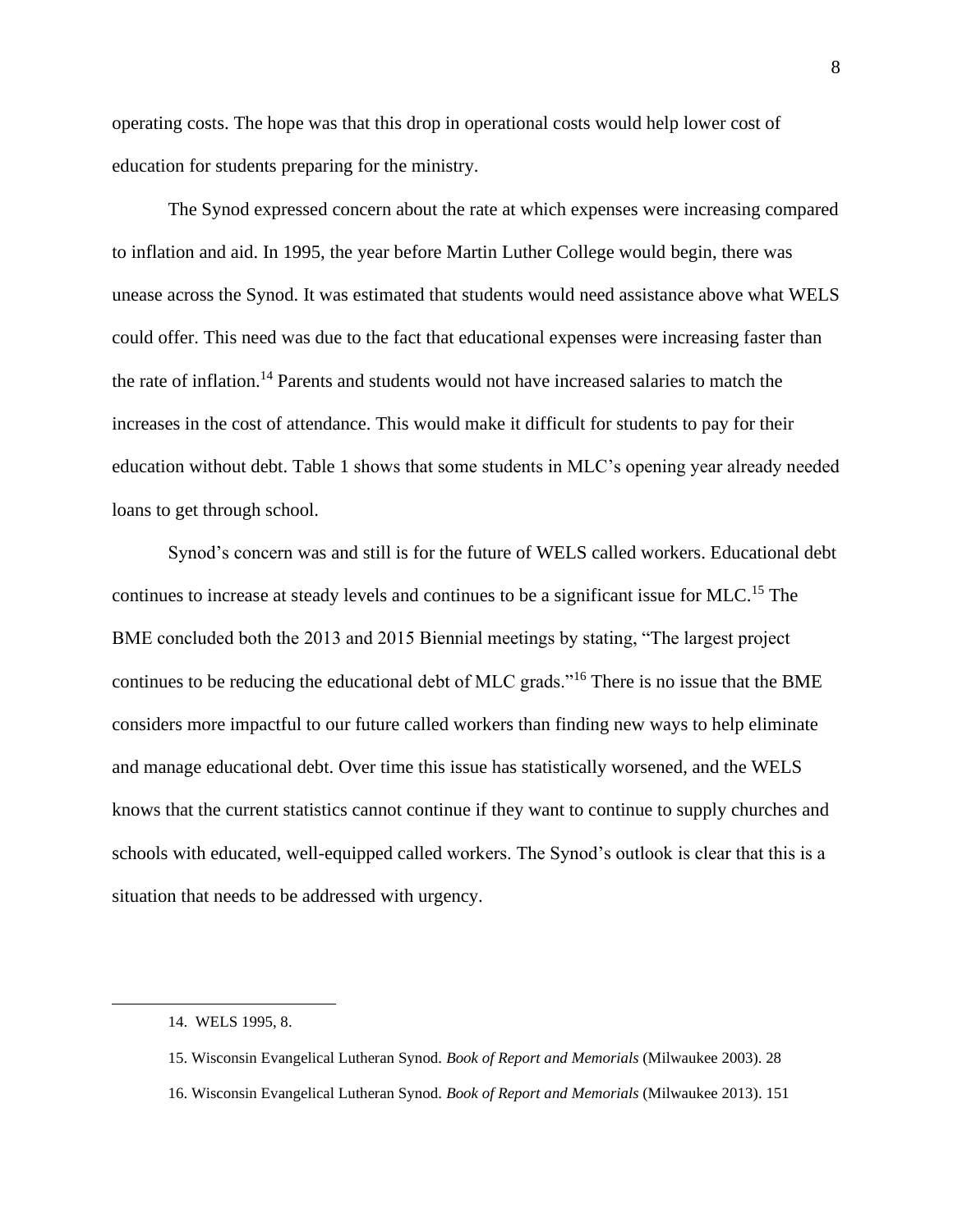#### **Secular Data**

There have been studies conducted outside of the WELS that offer valuable data and statistics on educational debt. Secular data shows that educational debt is not an isolated issue within WELS training schools, but rather it is an issue that "has become a national problem that affects students in nearly every field of study."<sup>17</sup> The growing severity of educational debt has led to more research and studies over the last couple of decades. One study conducted in 2008 found that two-thirds of graduates were taking on loans with a median debt that had risen to \$15,123.<sup>18</sup> The total amount of federal loans borrowed for postsecondary education increased from 7 billion in 1971 to 95 billion in 2017. <sup>19</sup> Another study recorded, "The U.S. Department of Education estimated that nearly 66 percent of all 2011 bachelor's degree graduates had educational debt and those with loans owed on average \$26,000. *CNN Money* reported that 2013 graduates averaged \$35,200 in college-related debt."<sup>20</sup> All this data shows that the burden of educational debt is a nationwide dilemma. MLC seems to have lower averages but still similarly increased rates.

The Integrated Postsecondary Education Data, IPED, highlights the universal need for students to take out loans to cover school costs.<sup>21</sup> Three loan categories are used in the IPED data collected: "other loans," which are any non-federal loans taken out, "federal loans," which are

19. Baum 139.

20. Memphis, Miller, and Rogers, 3.

<sup>17.</sup> Memphis, Miller, and Rogers, 3. The "Taming the Tempest" article is a study done on a group of theological higher education facilities by Auburn Seminary. They have collected data for the past 20 years to get the figures they use in their study.

<sup>18.</sup> Laura McCloud, Rachel E. Dwyer, , and Randy Hodson. 2012. "Debt and Graduation from American Universities." (Social Forces 90. Social Forces:1133–55.) 1137

<sup>21.</sup> The Integrated Postsecondary Education Data System has compiled the data from various colleges, universities, technical and vocational institutions that receives federal aid. They have gathered the cost of attendance at schools and the amounts of loans that each student on average would have taken out. The data presented in this paper and recorded in Appendix 1&2 was received by Michael Otterstatter.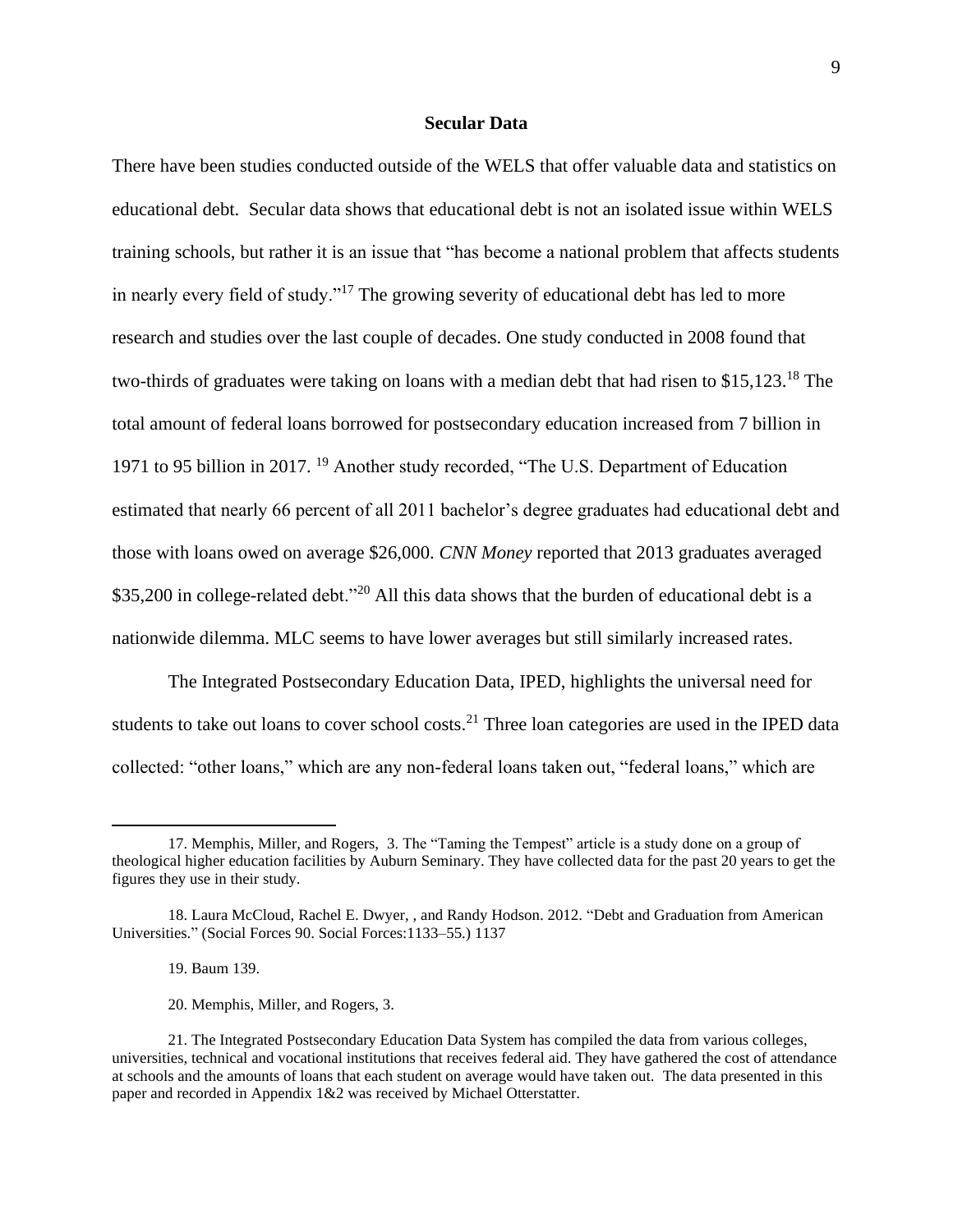government loans, and "any loans," which are a combination of all loans borrowed. First, the present IPED data compares loans borrowed between MLC and state universities.<sup>22</sup> MLC recorded an average of \$7,861 of "other loans," compared to state universities that recorded \$9,466 borrowed on average. For federal loans, state universities recorded an average of \$5,392, where MLC averaged \$5,480 borrowed. For "any loans," state universities recorded an average of \$7,072, where MLC recorded an average of \$6,773 borrowed. The data shows that MLC students borrowed less overall compared to state universities. Otterstatter also compared data with other theological schools.<sup>23</sup> They have an average of \$10,769 borrowed in "other loans," \$5,331 borrowed in "federal loans," and \$7,086 borrowed from "other loans." MLC's students take out loans at a similar rate to other theological schools. This means that graduates from MLC will face similar problems to those at other universities.

#### **Effects on enrollment, graduation, and studies**

Education costs affect a school's attendance, while enrollment affects the overall cost of education. Those effects are present even before a student walks on to the campus of a school. The risk that a student may go into debt is not necessarily going to stop a student from attending their school of choice, but the risk of unmanageable amounts of educational debt could. If students can fall into risky amounts of debt, they may decide it is not worth attending that particular school.<sup>24</sup> Students today are becoming more aware of the lasting effects that debt can

<sup>22.</sup> See appendix 1 for clarification on which state schools were compared.

<sup>23.</sup> Refer to appendix 2.

<sup>24.</sup> Dwyer, McCloud, Hodson, 1137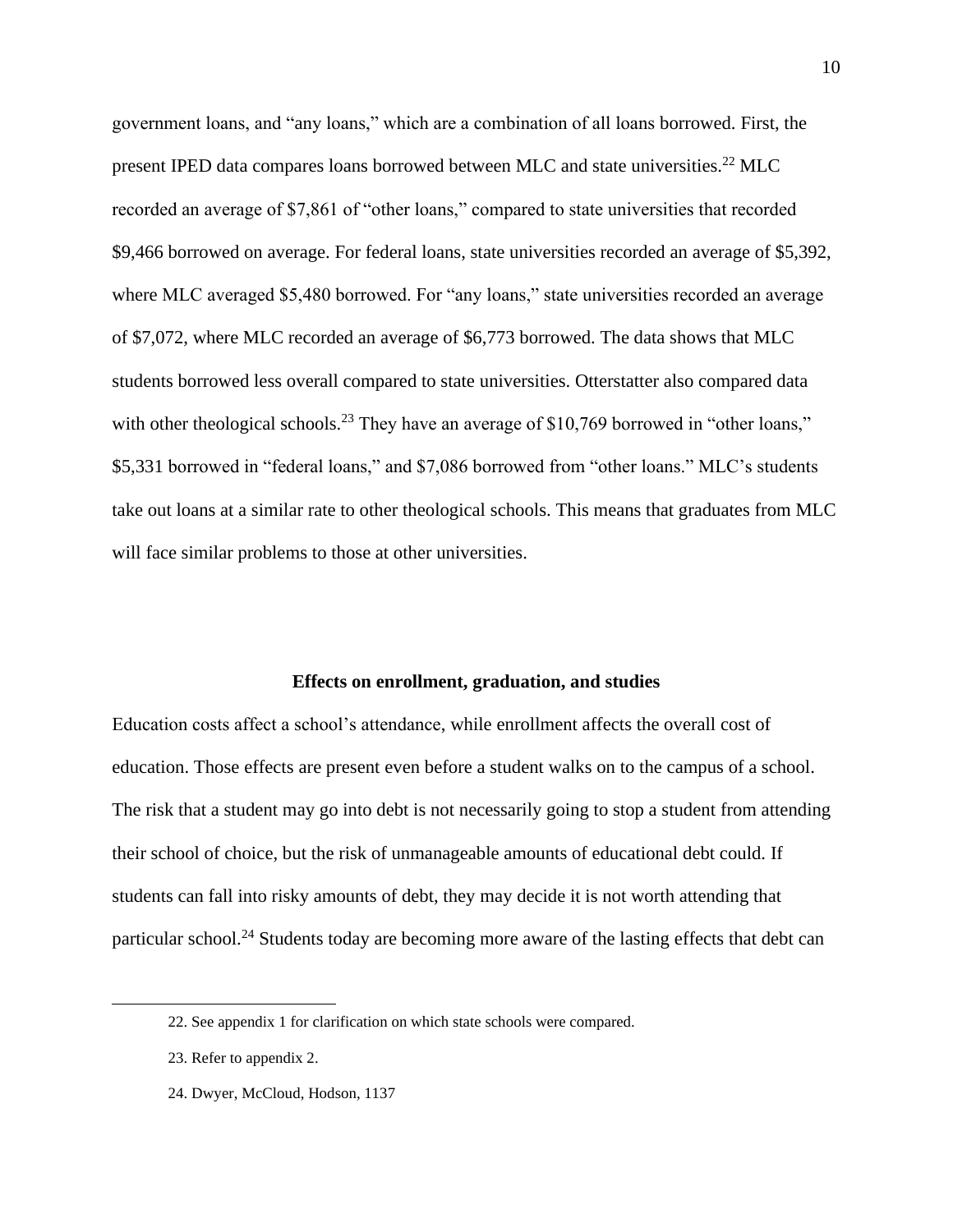and will have when they graduate. That means that "the question of the impact of student debt on life after college has become a central focus of discussions of college affordability."<sup>25</sup> Students want to make sure that they have the best foundation for their future, and that means looking at their situation in graduation; not every student worries about this issue, but many are beginning to. That means many at MLC will look at the financial situation they could be left in if they attend MLC and find themselves needing to take out loans. President Emeritus of MLC, Mark Zarling, saw the potential of high educational debt as a deterrent for those borderline students who did yet know if they wanted to be in the ministry.<sup>26</sup>

Studies indicate that educational debt becomes a problem when higher amounts of money are borrowed. Some studies have concluded that a reasonable amount – under \$10,000 – of educational debt can be beneficial for students and the likelihood they will graduate. On the other hand, borrowing too much money can have an adverse effect, and risk students will drop out early.<sup>27</sup> With average borrowing amounts increasing, more and more students find themselves reaching those risky dollar amounts. Students are at a greater risk of dropping out early because of the high amounts of debt they acquire to get through school. Paul Prange, chairman of the BME, noted in an interview that a small percentage of students would drop out of MLC because they owe too much and would not have a high paying job to compensate.<sup>28</sup> They felt the need to either save up more or go to a career that would make the debt more manageable. The result of these students leaving is a fewer number of called workers and future students at MLC.

- 27. Dwyer, McCloud, Hodson, 1134-1135.
- 28. Prange, Sept. 2020.

<sup>25.</sup> Baum, 141

<sup>26.</sup> Mark Zarling, in discussion with the author, September 2020.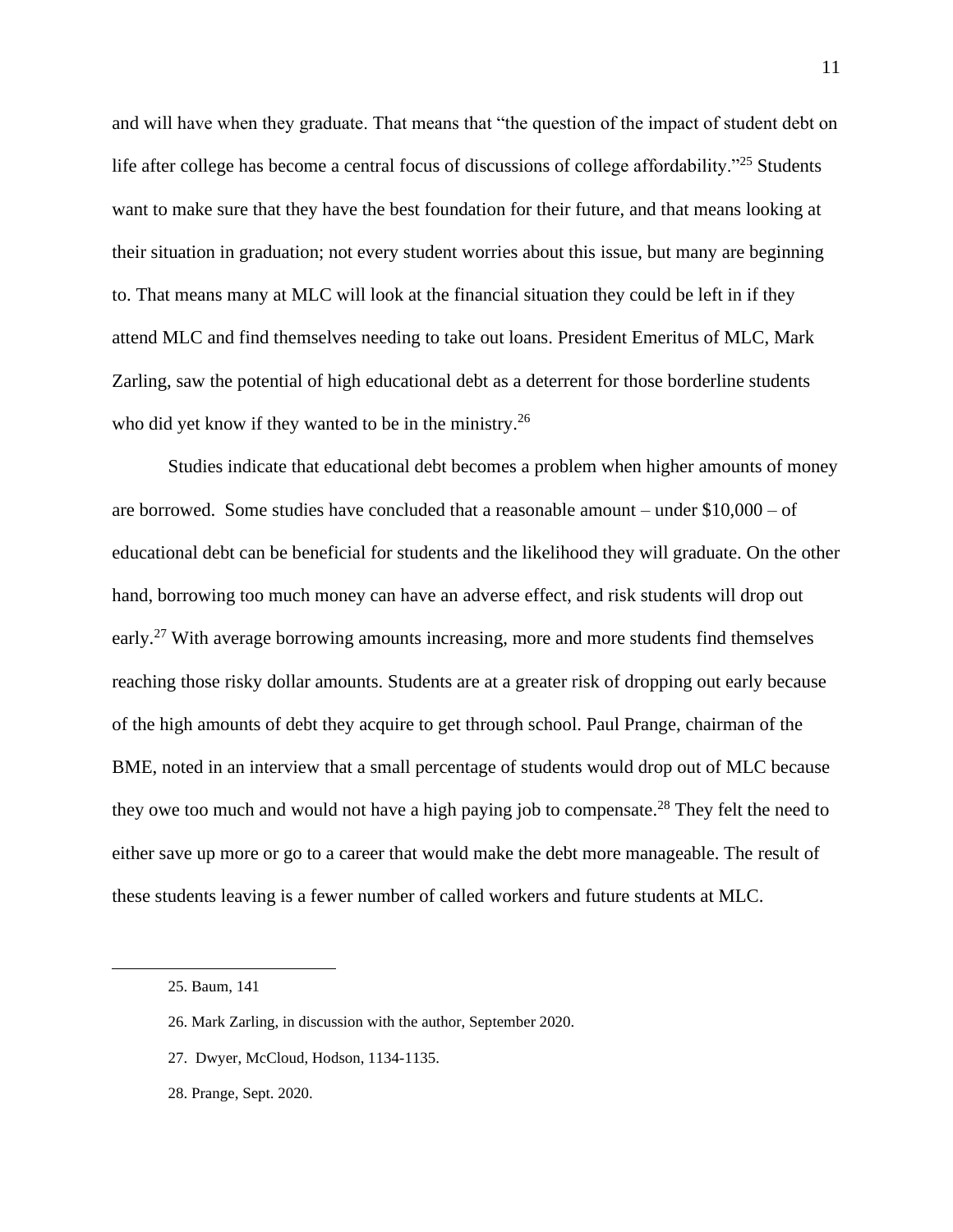### **Effects of Educational Debt on the Person**

These considerable sums of debt can affect students in a variety of ways. Educational debt has effects that extend beyond the pocketbook and the financial lives of graduates. Debt can also adversely affect the physical, mental, emotional, and spiritual health of the graduate. According to a recent academic journal, "financial stress is associated with decreases in both mental and physical health, as well as increases in anxiety."<sup>29</sup> Paul Prange felt that educational debt would most significantly impact the graduates' morale.<sup>30</sup> Students' anxiety and stress levels increase as the amount of debt and financial difficulties increase. One recent article stated, "It is not surprising that some scholars have noted parallels between the increasing cost of education over the past two decades and an increase in student mental health concerns." These effects can hurt the student's education, relationships with peers, family life, and future ministries. If those effects are experienced while the student is attending school, they are at risk to experience those same issues once they graduate.

First, students may end up hurting their education in their effort to take out fewer loans. Students are encouraged to work at MLC to help pay expenses and save up to reduce the amount of money they need to borrow for the semester. Mark Zarling noticed during his years as MLC president that students in difficult financial situations would often work more than they should as a full-time student.<sup>31</sup> Some students admitted to working 30-40 hours a week to help pay for

<sup>29.</sup> Payton J. Jones, So Yeon Park, and G. Tyler Lefevor, "Contemporary College Student Anxiety: The Role of Academic Distress, Financial Stress, and Support." 253.

<sup>30.</sup> Prange Sept. 2020.

<sup>31.</sup> Though it was not a rule, students were strongly encouraged not to work more than 20 hours a week. Working more than 20 hours a week as a full-time student could and often did have a negative effect on education.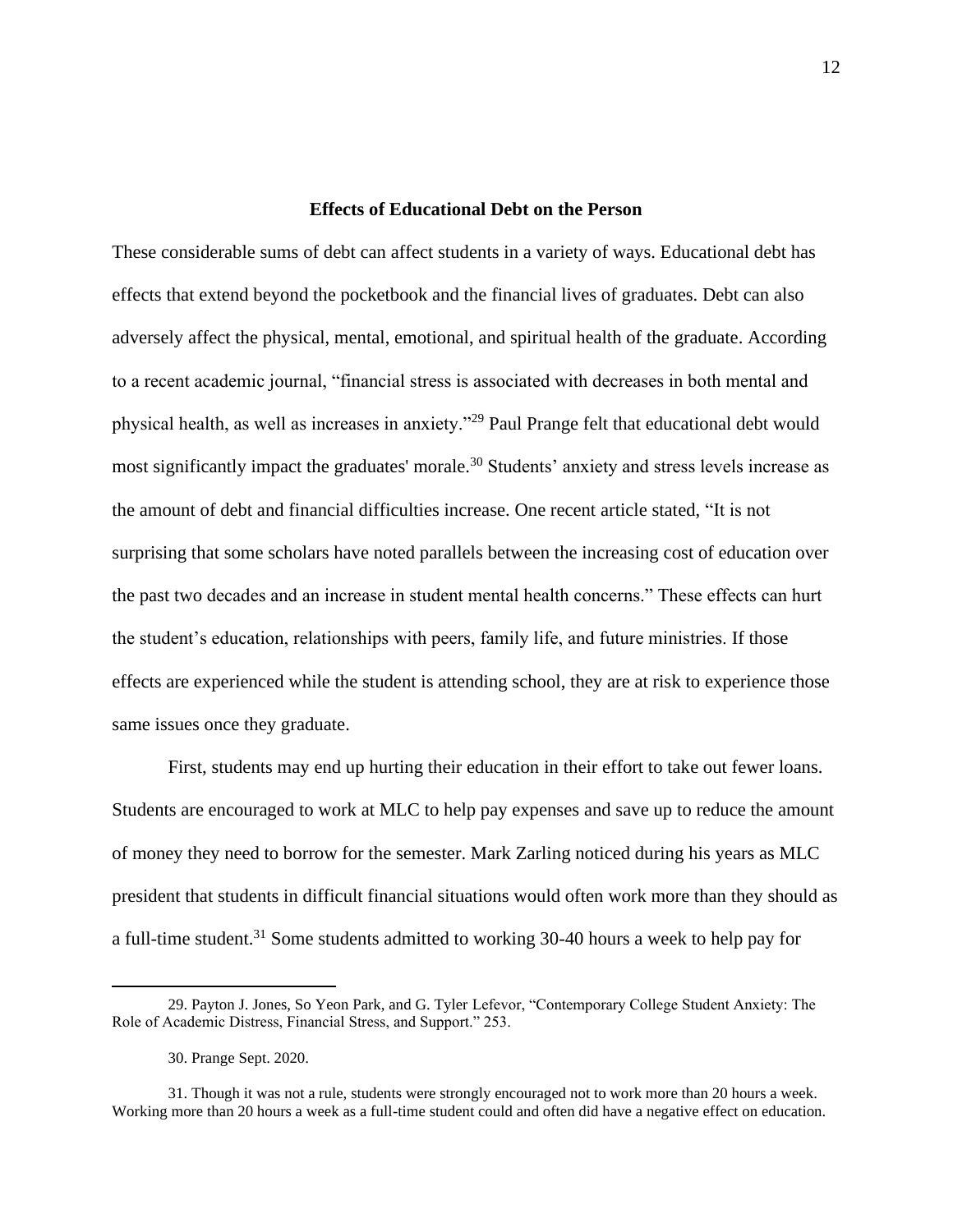school and their other expenses.<sup>32</sup> Working this amount only takes away from the much-needed time required for students to sufficiently prepare for their studies. When more time is spent working rather than studying, there have been cases of students needing to drop-out due to low grades.

Aside from the need to work, the extreme stress that debt causes can hurt students' academics. The financial stress students take on can cause high anxiety levels, which can ultimately hinder academic performance. The anxiety caused by financial stress can lead to overall lower grade point averages and even school failure.<sup>33</sup> MLC strives to give their future called workers the best chance at success, which means providing its students with the best education possible. However, educational debt can ultimately hinder the education they are striving to provide.

When students feel the need to work extra, they can also miss out on important social events. When preparing for the ministry, it is important and beneficial to develop good relationships with classmates. These connections and friendships will be a much-needed support and encouragement throughout a graduate's ministry. It is important to have numerous supports to help combat anxiety and stress and provide necessary outlets for coping with unexpected situations often faced in ministry. Studies show that peers are the most effective support for students.<sup>34</sup> Students who do not take the time for these relationships because of work will miss

Students had less time to study and prepare for class. There could also be a negative impact on the social life of students. In a school where we are all training to be fellow ministers of the Gospel it is good to regularly socialize and get to know one another.

<sup>32.</sup> Mark Zarling 2020.

<sup>33.</sup> Jones, Park and Lefover 253.

<sup>34.</sup> Jones, Park, and Lefover 254.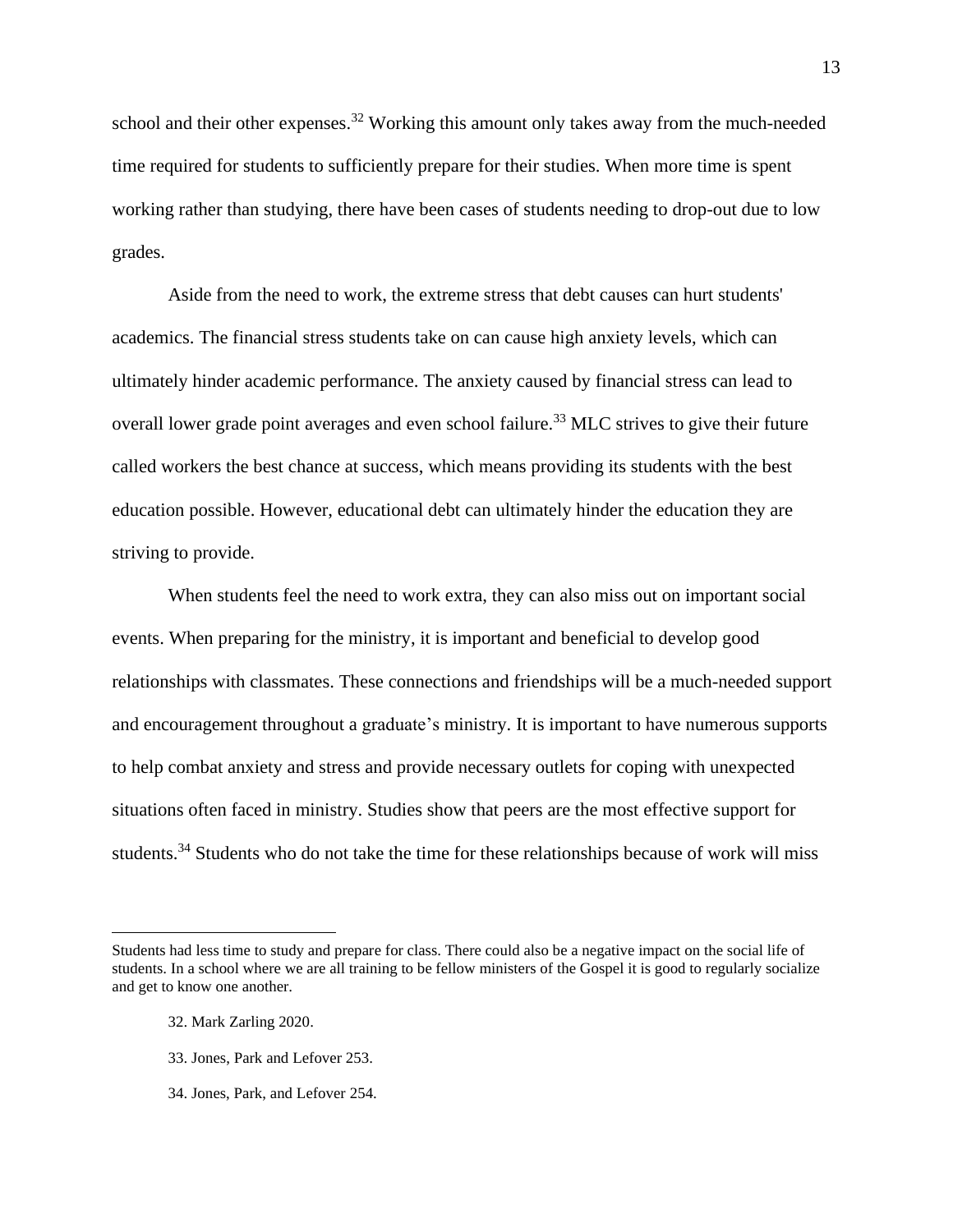out on this necessary and extremely beneficial support. When students habitually miss such social gatherings during their school years, those bad habits could transfer over to ministry years and hurt their ministries in the long run.

Scripture addresses the challenges that students and called workers could face when burdened with educational debt. The book of Proverbs offers wisdom about the effect debt can have on a person's life. Proverbs is a book of general guidelines and truths that will help the reader live a better life. In Proverbs 23:7 the wise teacher explains to the reader, "The borrower is slave to the lender."<sup>35</sup> In biblical times, the lender had control over the borrower's life. The lender could come and take away the borrower's children and sell them into slavery.<sup>36</sup> The lender could also have the borrower thrown in prison and tortured until the debt was paid off.<sup>37</sup> Being in debt meant losing one's freedom. The Wise Teacher points out that a person loses the ability to live as they want. One commentator explains this Proverb by saying, "Debt is debilitating and demoralizing. No one can live the happy, prosperous life Proverbs recommends in that condition."<sup>38</sup> The level of control lenders have today may be much less than what lenders in Old Testament times had, but there is still a level of control they will have over these graduates going into the ministry.

38. Duane A. Garrett *Proverbs Ecclesiastes Song of Songs* NAC v 14 (Broadman Press, Nashville 1993), 188.

<sup>35.</sup> Proverbs 22:7 NIV.

<sup>36.</sup> The wife of a man from the company of the prophets cried out to Elisha, "Your servant my husband is dead, and you know that he revered the LORD. But now his creditor is coming to take my two boys as his slaves." 2 Kings 4:1.

<sup>37.</sup> Jesus parable in Matthew 18 gives some insight into how indebtedness worked and what control the lender had.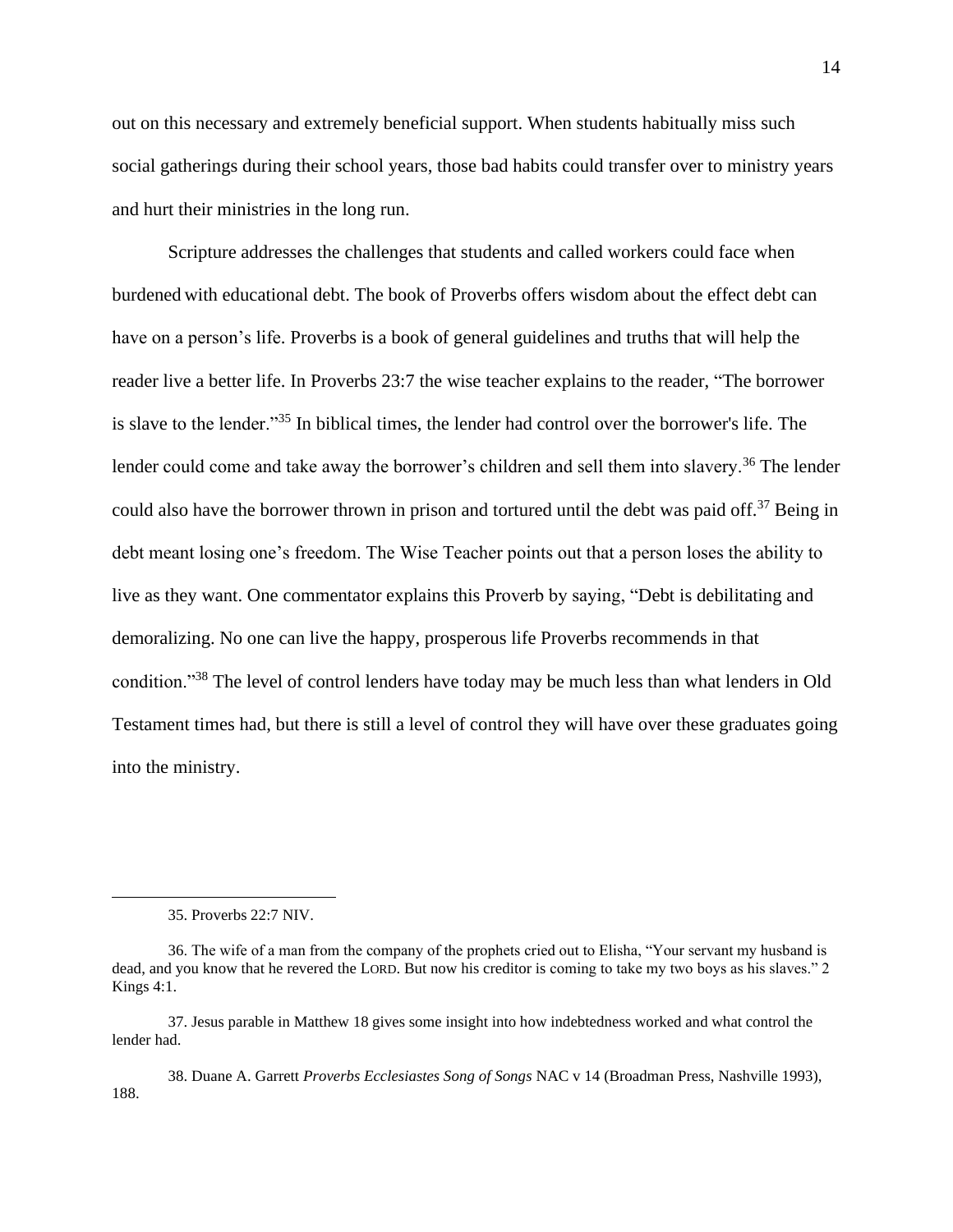#### **Affects Debt Can Have on the Called Worker**

Educational debt can influence the way that a called worker handles ministry. Educational debt, especially in large sums, causes financial stress. Financial stress is the top stressor in the United States today.<sup>39</sup> Most of our graduates are starting their ministries with educational debt that is more than half of what they will make in a year. Add in potential credit card debt, medical bills, or car payments, and one could certainly understand how graduates could struggle. Stress caused by this debt can affect how they can do ministry as the stress could cause various health issues, such as depression and high blood pressure.<sup>40</sup> Like many Americans, the called worker may end up "drowning in negative psychological repercussions including a decreased sense of ability to manage one's money, lower self-esteem, decreased sense of financial wellbeing, lower productivity, and higher levels of overall stress."<sup>41</sup> They will not be able to perform as well and hurt their ministry. Stress caused by education debt – added to the stresses of ministry and the possibility of starting a new family at this stage in their lives – could also lead to quicker burnout. There is the potential for this financial stress to affect ministry decisions. Prange and Zarling were both concerned with the potential of educational debt becoming the number one consideration for taking or turning down a call. $^{42}$ 

High levels of debt have the potential to influence the graduate in making important decisions. One such decision is whether or not to start a family. Prange was concerned that

42. Prange and Zarling, 2020.

<sup>39.</sup> Carrie Doehring *In over Our Heads with Financial Anxiety from Student Debt* 116.

<sup>40.</sup> Doehring 116.

<sup>41.</sup> Doehring 117.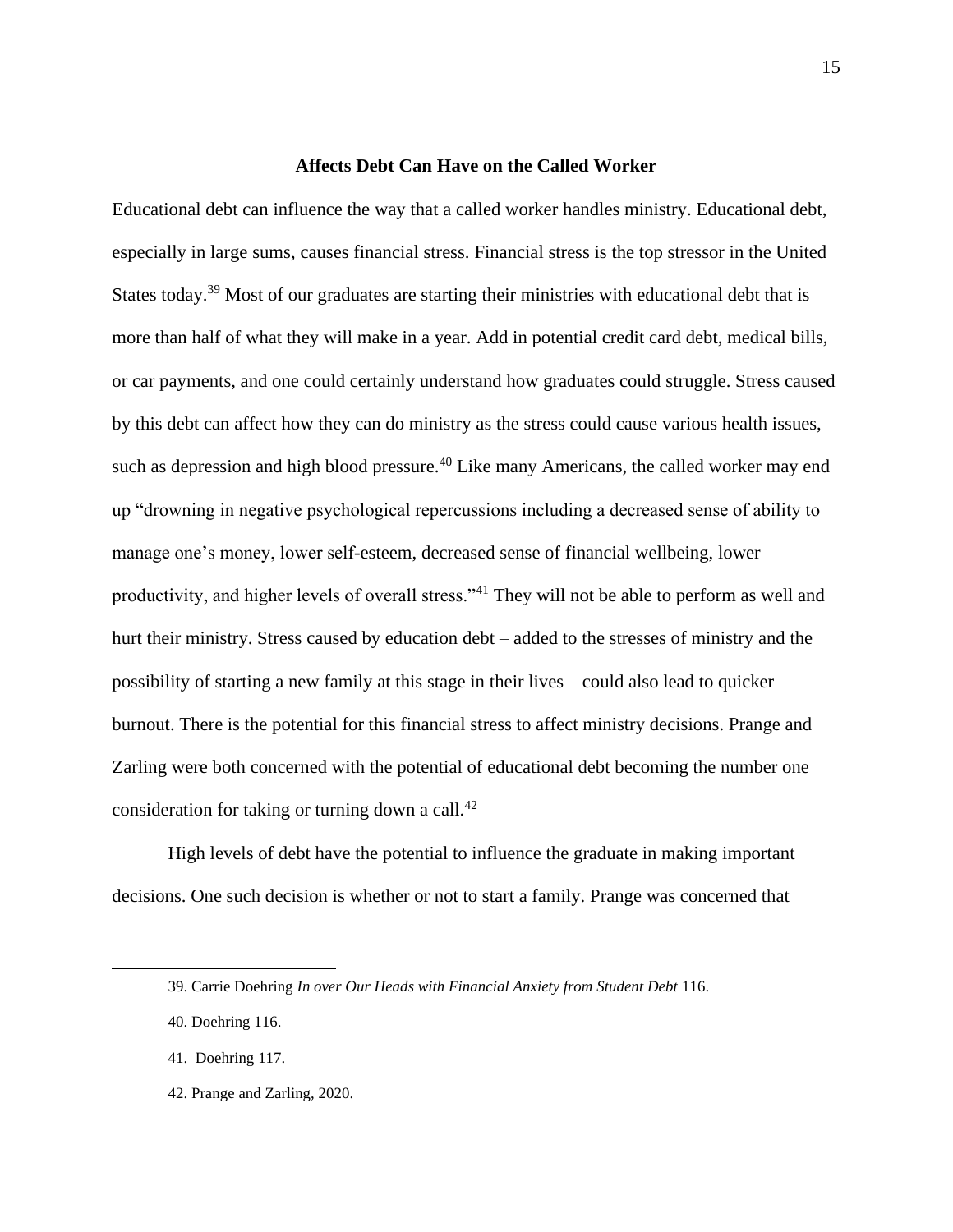educational debt could cause called worker families to delay having children.<sup>43</sup> According to one study, the decision to delay having children due to debt usually stems from the wife. The chance of a wife making that decision goes up to five percent for every \$5,000 of debt.<sup>44</sup> If that is true, according to Table 1, twenty percent of students graduating with debt will likely consider not having children. That percent potentially doubles for those students marrying fellow MLC graduates. Educational debt continues to have an increasing impact on called workers' decisions in the ministry and their personal lives.

<sup>43.</sup> Prange 2020

<sup>44.</sup> Erin Velez, Melissa Cominole, and Alexander Bentz "Debt Burden after College: The Effect of Student Loan Debt on Graduates' Employment, Additional Schooling, Family Formation, and Home Ownership." *Education Economics* 27. Routledge:186–206. (2019). 189.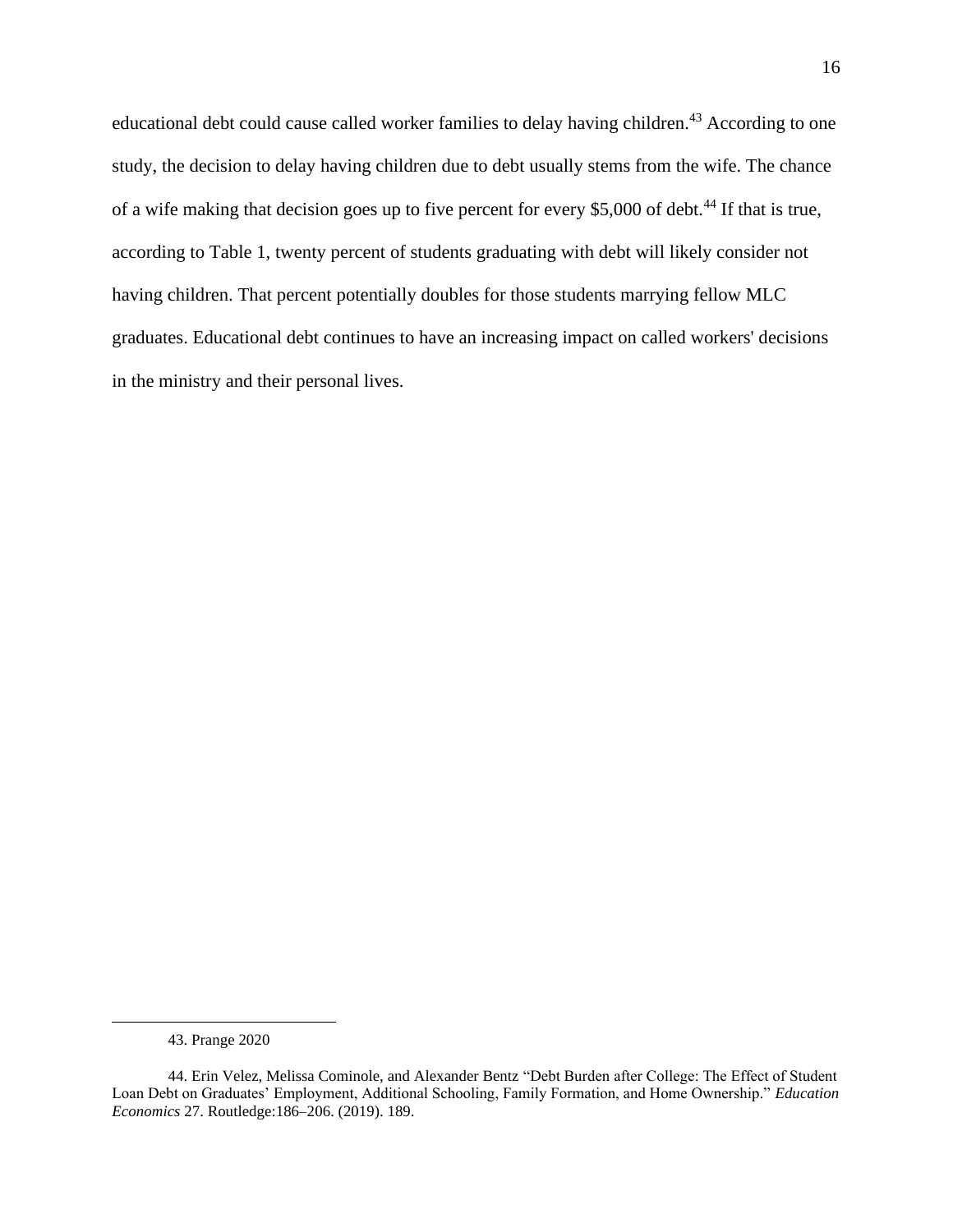## PART II: UNDERSTANDING THE FACTORS

There are a variety of substantial factors that influence educational debt for students graduating from MLC. Each of the issues that will be mentioned affect the overall amount of educational debt differently. Again, please note that this paper will not be trying to solve any issues or offer guaranteed solutions to help reverse some of these outcomes. Some of the factors contributing to increases in educational debt are unavoidable. This section will highlight three major factors that have led to current state of educational debt. First, this paper will focus in depth on the increased cost of education. Second, this paper will quickly discuss the effects culture has had. Finally, this paper will briefly highlight the role personal stewardship has on educational debt. Understanding these contributors will hopefully lead to future unified and productive conversations for those dealing with this issue.

#### **Increased Cost of Education**

To understand the factors that contribute to educational debt it is important to closely inspect the increased cost of education. This is the factor that has the biggest impact on students. The cost to attend MLC has risen steadily through the years. There are three areas that will be addressed to understand the increase in cost of education. MLC will be the focus of these three areas. First, this section will address the continuing increase of cost to attend MLC. Second, it will highlight the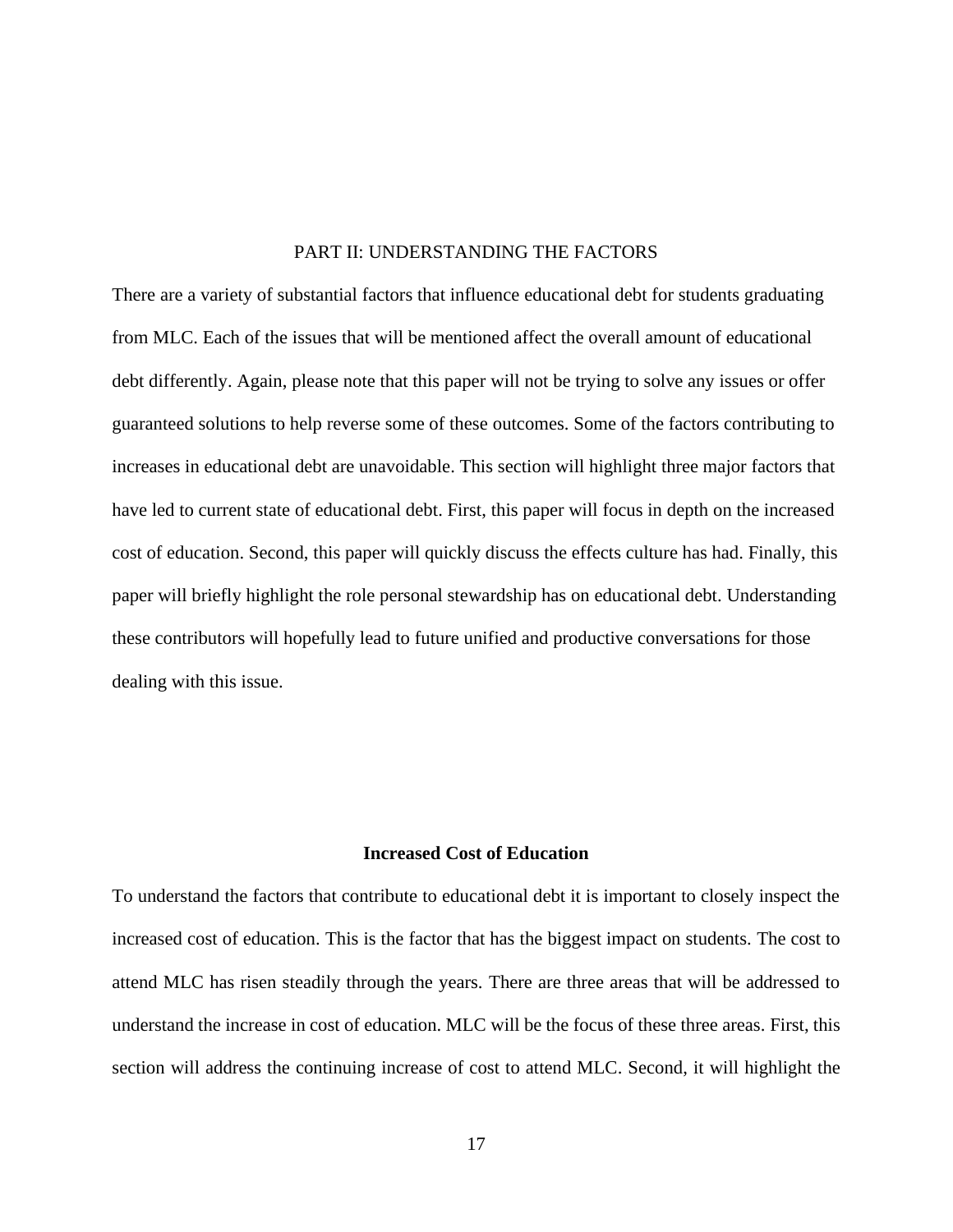numbers and statistics relevant to cost of education for students who attend MLC. Finally, this section will note the attempts MLC has made to balance these costs for students.

# **An Overview of the Numbers**

Higher education has never been considered "cheap," but over time, costs have continued to increase. In recent years, college tuition prices have risen to the highest numbers ever recorded. This rise in the cost to attend postsecondary education directly relates to the number of loans students are getting to attend those schools. "The average published tuition and fee price for a year at a four-year public college is almost four and a half times as high in 2017-2018, after adjusting for inflation, as it was in 1967-1968."<sup>45</sup> A study done in 2013 stated,

The cost of attending college has increased significantly in the last 10 years. The average cost of attending a public four-year institution was \$11,496 in 2001-2002. A decade later, 2011-2012, the average cost of attending college had increased by nearly 50% to \$17,131. Overall, the average cost of attending college increased an average of 5.5% per year beyond the rate of inflation over the last 10 years. $46$ 

For MLC, this is especially true as MLC serves as the only college-level ministry training school for the WELS in the U.S.

MLC has not been immune to the nationwide increase in the cost of attendance. Since opening the doors in 1995, MLC has seen an increase in attendance cost that students will need to pay. Most schools divide room and board and the tuition and fees. The difference between

<sup>45.</sup> Baum 136

<sup>46.</sup> Victoria Javine *Financial Knowledge and Student Loan Usage in College Students* "Financial Services Review 22, 367-387." [\(2013\).](http://web.a.ebscohost.com/ehost/pdfviewer/pdfviewer?vid=0&sid=5848592f-fa26-4c79-8ce9-f199e1b81222%40sessionmgr4008.(2013)) 367-368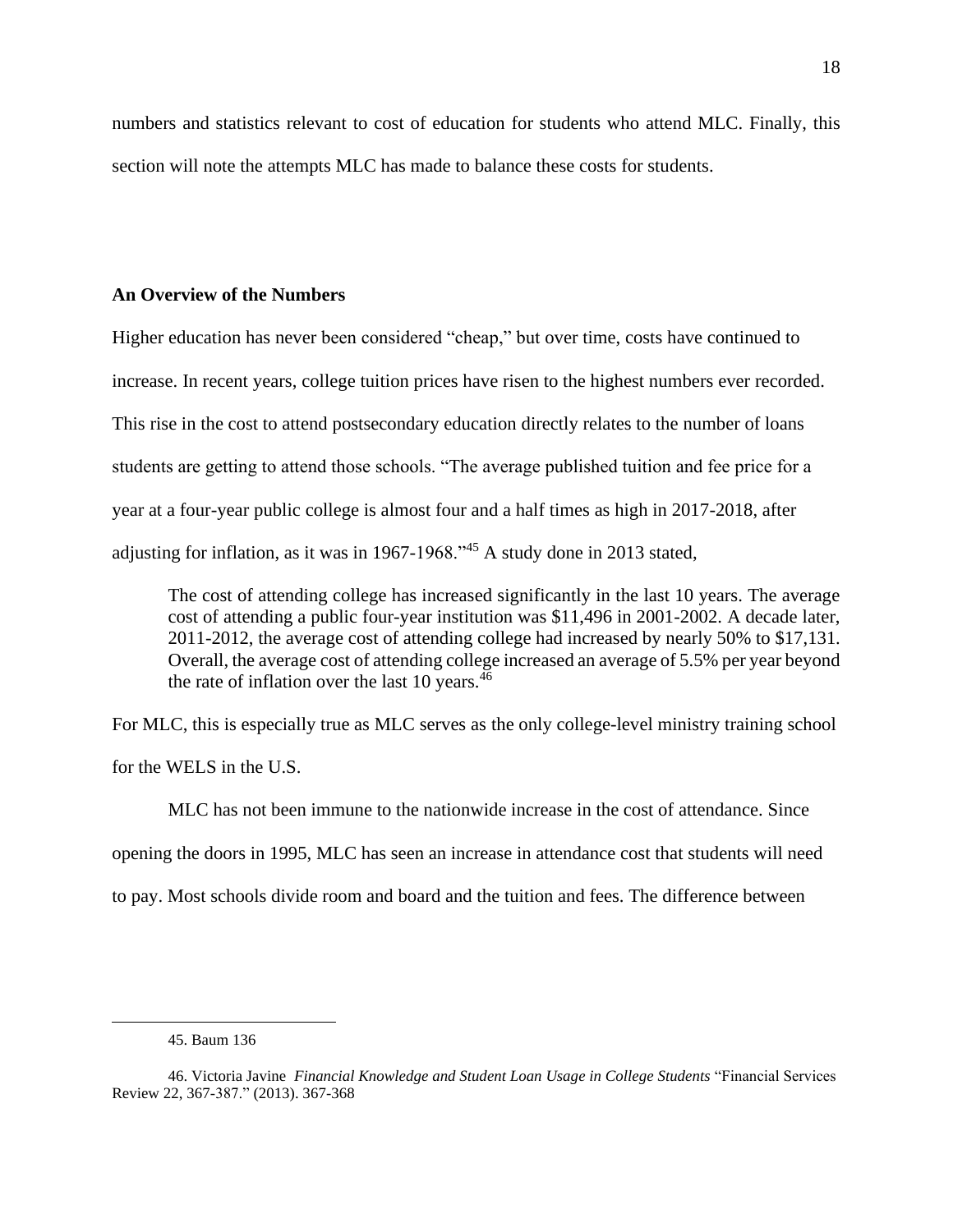other schools and MLC is that most, if not all, students attending MLC will be required to pay the room and board fee.

| Year | Room and Board | <b>Tuition and Fees</b> | Total    |
|------|----------------|-------------------------|----------|
| 1995 | \$2,010        | \$3,899                 | \$5,909  |
| 1996 | \$2,100        | \$4,144                 | \$6,244  |
| 1997 | \$2,205        | \$4,476                 | \$6,681  |
| 1998 | \$2,285        | \$4,617                 | \$6,902  |
| 1999 | \$2,310        | \$4,875                 | \$7,185  |
| 2000 | \$2,340        | \$5,155                 | \$7,495  |
| 2001 | \$2,420        | \$5,295                 | \$7,715  |
| 2002 | \$2,530        | \$5,920                 | \$8,450  |
| 2003 | \$2,290        | \$7,310                 | \$9,600  |
| 2004 | \$3,300        | \$8,500                 | \$11,800 |
| 2005 | \$3,475        | \$8,925                 | \$12,400 |
| 2006 | \$3,640        | \$9,380                 | \$13,020 |
| 2007 | \$3,820        | \$9,850                 | \$13,670 |
| 2008 | \$4,020        | \$10,350                | \$14,370 |
| 2009 | \$4,140        | \$10,660                | \$14,800 |
| 2010 | \$4,260        | \$10,990                | \$15,250 |
| 2011 | \$4,390        | \$11,320                | \$15,710 |
| 2012 | \$4,570        | \$11,770                | \$16,340 |
| 2013 | \$4,860        | \$12,300                | \$17,160 |
| 2014 | \$5,100        | \$12,920                | \$18,020 |
| 2015 | \$5,350        | \$13,570                | \$18,920 |
| 2016 | \$5,510        | \$13,980                | \$19,490 |
| 2017 | \$5,790        | \$14,680                | \$20,470 |
| 2018 | \$6,080        | \$15,410                | \$21,490 |
| 2019 | \$6,260        | \$15,870                | \$22,130 |
| 2020 | \$6,480        | \$16,420                | \$22,900 |

**Table 4: Increase in Cost of Attending MLC Since 1995<sup>47</sup>**

Most students who attend MLC live out of state and will need to pay the room and board charges along with the tuition cost. The overall cost of attendance at MLC has nearly doubled in the last fifteen years and tripled in the last twenty years. If these increases in tuition continue similarly to how they have over the last thirty years, the WELS synodical training college could see students needing to pay more than they are willing to in order to attend MLC. Students would not be able to handle or keep up with those kinds of costs. Those seeking to enter the full-time ministry would require more and more loans to successfully train for a job that would struggle to handle the educational debt many would need to graduate.

There is a direct correlation between cost increases and the number of loans students are required to obtain to pay for their education. Table 5 highlights this correlation. Over the last ten years, the average amount of money that students borrowed has consistently grown with the

<sup>47.</sup> Data annually recorded by MLC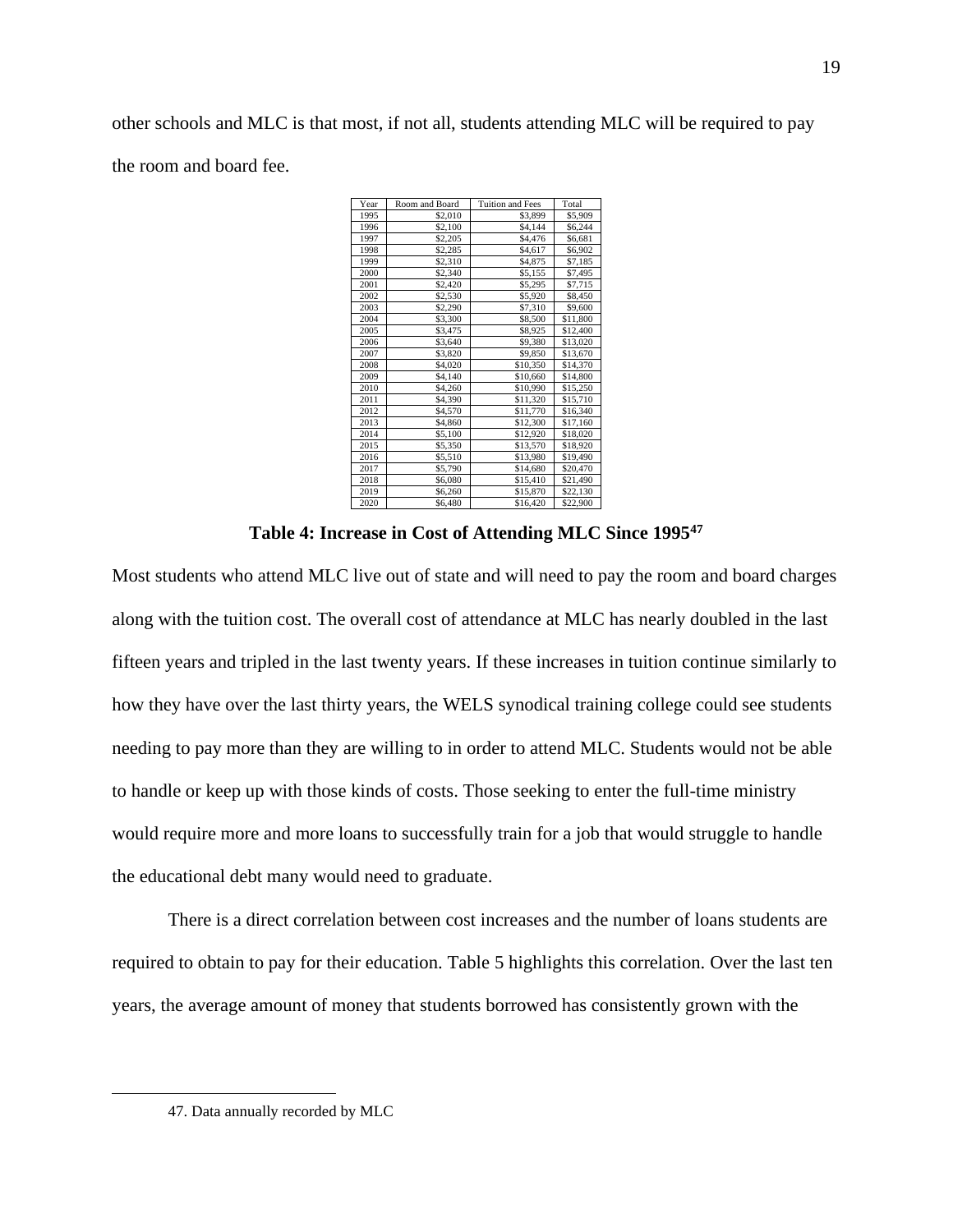increases in the overall cost of attendance. While there is a steady increase in attendance costs, there are higher fluctuations in the overall debt students acquire.

| Year                       | 2009-  | 2010-  | 2011-  | 2012-  | 2013-  | 2014-  | 2015-  | 2016-  | 2017-  | 2018-      | 2019-  |
|----------------------------|--------|--------|--------|--------|--------|--------|--------|--------|--------|------------|--------|
|                            | 10     | 11     | 12     | 13     | 14     | 15     | 16     | 17     | 18     | 19         | 20     |
| Tuition                    | 10.660 | 10.990 | 11,320 | 11.770 | 12,300 | 12,920 | 13,570 | 13.980 | 14.680 | 15.410     | 15,870 |
| Room & Board               | 4,140  | 4,260  | 4,390  | 4,570  | 4,860  | 5,100  | 5,350  | 5,510  | 5,790  | 6,080      | 6,260  |
| <b>Cost of Enrollment</b>  | 14,800 | 15,250 | 15.710 | 16.340 | 17,160 | 18.020 | 18.920 | 19.490 | 20.470 | 21.490     | 22.130 |
| <b>US Inflation Factor</b> | 1.5%   | 3.0%   | 1.7%   | 1.5%   | 0.8%   | 0.7%   | 2.1%   | 2.1%   | 1.9%   | 2.3%       | 1.4%   |
|                            | 1,015  | 1.045  | 1.063  | 1.079  | 1.088  | 1.095  | 1.118  | 1.142  | 1,164  | 1,190      | 1,207  |
| Cumulative Inflation       | 1.5%   | 4.5%   | 6.3%   | 7.9%   | 8.8%   | 9.5%   | 11.8%  | 14.2%  | 16.4%  | 19.0%      | 20.7%  |
| Factor                     |        |        |        |        |        |        |        |        |        |            |        |
| Cost of Enrollment         | 14,581 | 14,587 | 14,776 | 15.141 | 15,775 | 16.450 | 16.917 | 17.068 | 17.592 | 18,053     | 18,334 |
| Adjusted for Inflation     |        |        |        |        |        |        |        |        |        |            |        |
| (AFI)                      |        |        |        |        |        |        |        |        |        |            |        |
| Average Debt All           | 13,965 | 16,283 | 17,171 | 19.919 | 14.847 | 18.045 | 16,932 | 18.511 | 20.814 | 21,077     | 19.720 |
| Graduates                  |        |        |        |        |        |        |        |        |        |            |        |
| Average Debt All           | 13,759 | 15,575 | 16,150 | 18.458 | 13,649 | 16.473 | 15.139 | 16,211 | 17.887 | 17,706     | 16,338 |
| <b>Graduates AFI</b>       |        |        |        |        |        |        |        |        |        |            |        |
| Average Debt Grads with    | 21,799 | 22,406 | 21,500 | 21.997 | 21,463 | 25,519 | 22,822 | 24,153 | 27,926 | 27,196     | 26,186 |
| Debt                       |        |        |        |        |        |        |        |        |        |            |        |
| Average Debt Grads with    | 21,477 | 21,432 | 20,222 | 20,383 | 19.731 | 23,296 | 20,406 | 21,151 | 24,000 | 22,847     | 21,694 |
| Debt AFI                   |        |        |        |        |        |        |        |        |        |            |        |
| Stafford Loan (4 year      | 27,000 | 27,000 | 27,000 | 27,000 | 27,000 | 27,000 | 27,000 | 27,000 | 27,000 | 27,000     | 27,000 |
| maximum)                   |        |        |        |        |        |        |        |        |        |            |        |
| Stafford Loan (4 year      | 26,601 | 25,826 | 25,394 | 25,019 | 24,821 | 24,648 | 24,141 | 23,645 | 23,204 | 22,682     | 22,369 |
| maximum) AFI               |        |        |        |        |        |        |        |        |        |            |        |
|                            |        |        |        |        |        |        |        |        |        | $\sqrt{2}$ |        |

**Table 5: Correlation of Educational Debt and Tuition Costs<sup>48</sup>**

Throughout 2018-2020, numbers have slightly improved from previous years. While, yes, any progress occurring is beneficial, the "occurrences" over the last 30 years are slight, and they quickly dissipate. Steady decreases in the needed loan borrowing are what students truly need. Meaningful solutions need to be long-term trends. Unfortunately, a trend of overall long-term decreases in necessary student loans does not seem likely with the cost increases occurring in MLC's cost of attendance. Based on the data, it seems more likely that MLC students will continue to see an overall increase in the next decades rather than any debt relief.

The increase in costs of attending schools is going up faster than the amount of aid provided for students. The cost of total merit and non-merit aid goes up about 5 percent a year. For each student, that 5 percent total increase becomes less than 1 percent increase. Aid increase has not been able to match the 3 percent increase in attendance costs that each student will bear.

<sup>48.</sup> Annual statistics recorded by MLC and put together by Carla Hulke.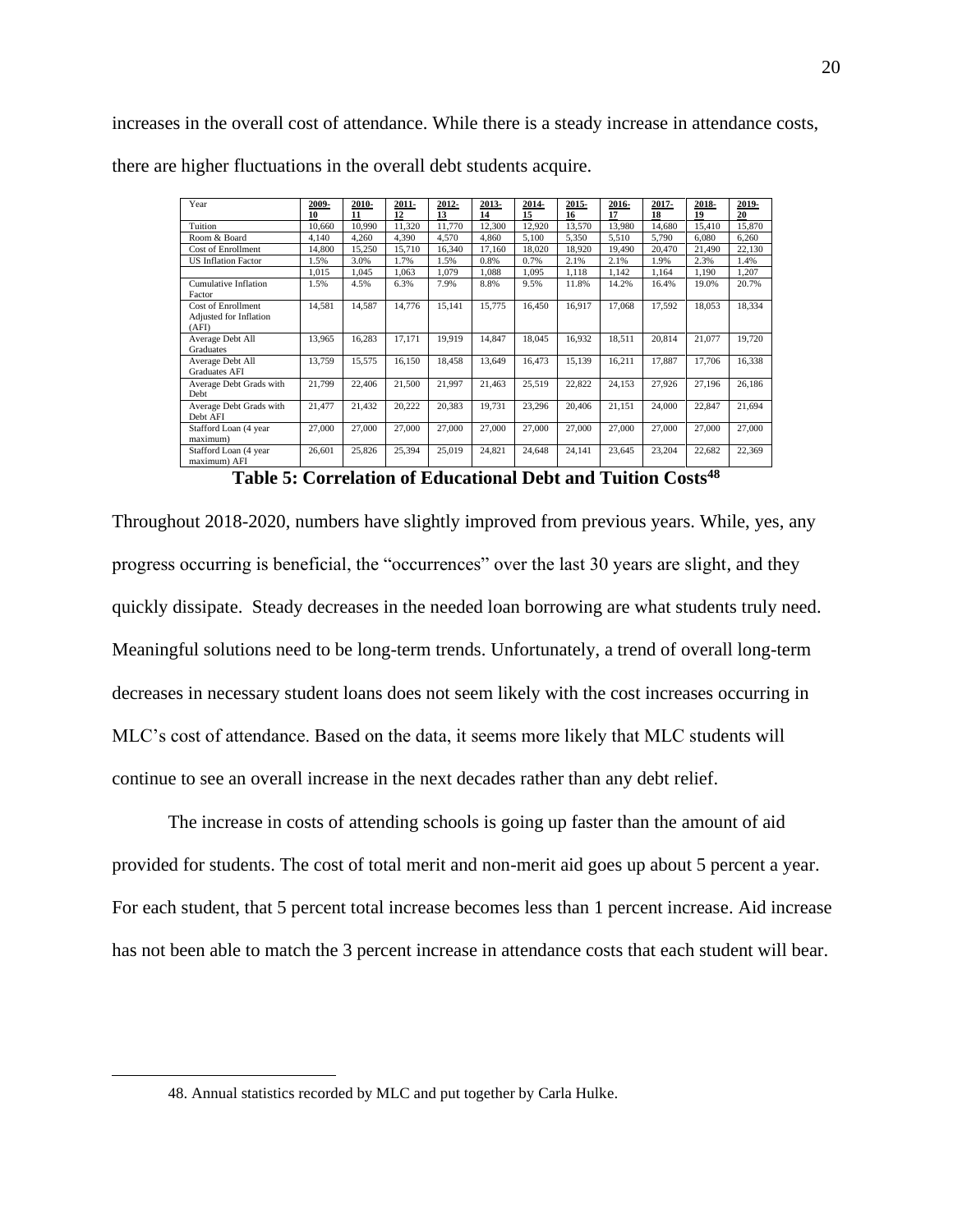With merit and non-merit-based aid following behind cost increases, students continue to face higher and higher need for additional money to pay for school.

| Year      | T/R & B  | Total         | Fall       | Average    | Out of     | %               |
|-----------|----------|---------------|------------|------------|------------|-----------------|
|           |          | Institutional | Enrollment | Need/Merit | Pocket     | <b>Increase</b> |
|           |          | Aid           | Count      | Award Per  | After MLC  | <b>OOP</b> Cost |
|           |          | (Need/Merit)  |            | Student    | Need/Merit | Since 10-       |
|           |          |               |            |            |            | 11              |
| $10 - 11$ | \$15,250 | \$1,827,255   | 705        | \$2,592    | \$12,658   |                 |
| $11 - 12$ | \$15,710 | \$1,949,709   | 679        | \$2,871    | \$12,839   | 1.43%           |
| $12 - 13$ | \$16,340 | \$2,027,154   | 696        | \$2,913    | \$13,427   | 6.08%           |
| $13 - 14$ | \$17,160 | \$2,095,643   | 702        | \$2,985    | \$14,175   | 11.98%          |
| $14 - 15$ | \$18,020 | \$2,184,478   | 708        | \$3,085    | \$14,935   | 17.98%          |
| $15-16$   | \$18,920 | \$2,279,808   | 705        | \$3.234    | \$15,686   | 23.92%          |
| $16-17$   | \$19,490 | \$2,651,145   | 716        | \$3,703    | \$15,787   | 24.72%          |
| $17 - 18$ | \$20,470 | \$2,527,179   | 740        | \$3,415    | \$17,055   | 34.73%          |
| 18-19     | \$21,490 | \$2,585,735   | 747        | \$3,461    | \$18,029   | 42.43%          |

**Table 6: Aid-to-Cost Comparison<sup>49</sup>**

# **Changing Sources of Income**

MLC has several considerable budget items that contribute to the high cost of attendance. Running and maintaining a college and its campus is expensive. The New Ulm campus includes four dormitories, a cafeteria, a beautiful chapel, three buildings for classes, a library, and numerous campus houses requiring regular upkeep and maintenance. Both athletics and fine arts require the use of indoor and outdoor fields, facilities, and equipment. Along with that, MLC's primary purpose is to properly train and equip men and women seeking to enter the full-time ministry. This function makes MLC a multi-track school. In order to successfully complete each track, a wide variety of courses must be offered and taught each semester. More programs and expanded learning opportunities have been created over the last three decades, which in turn contribute to MLC's growing budget. All of these individual factors combined add to the inflated cost of attendance that today's students now face when attending MLC.

<sup>49.</sup> Data collected by Mark Bauer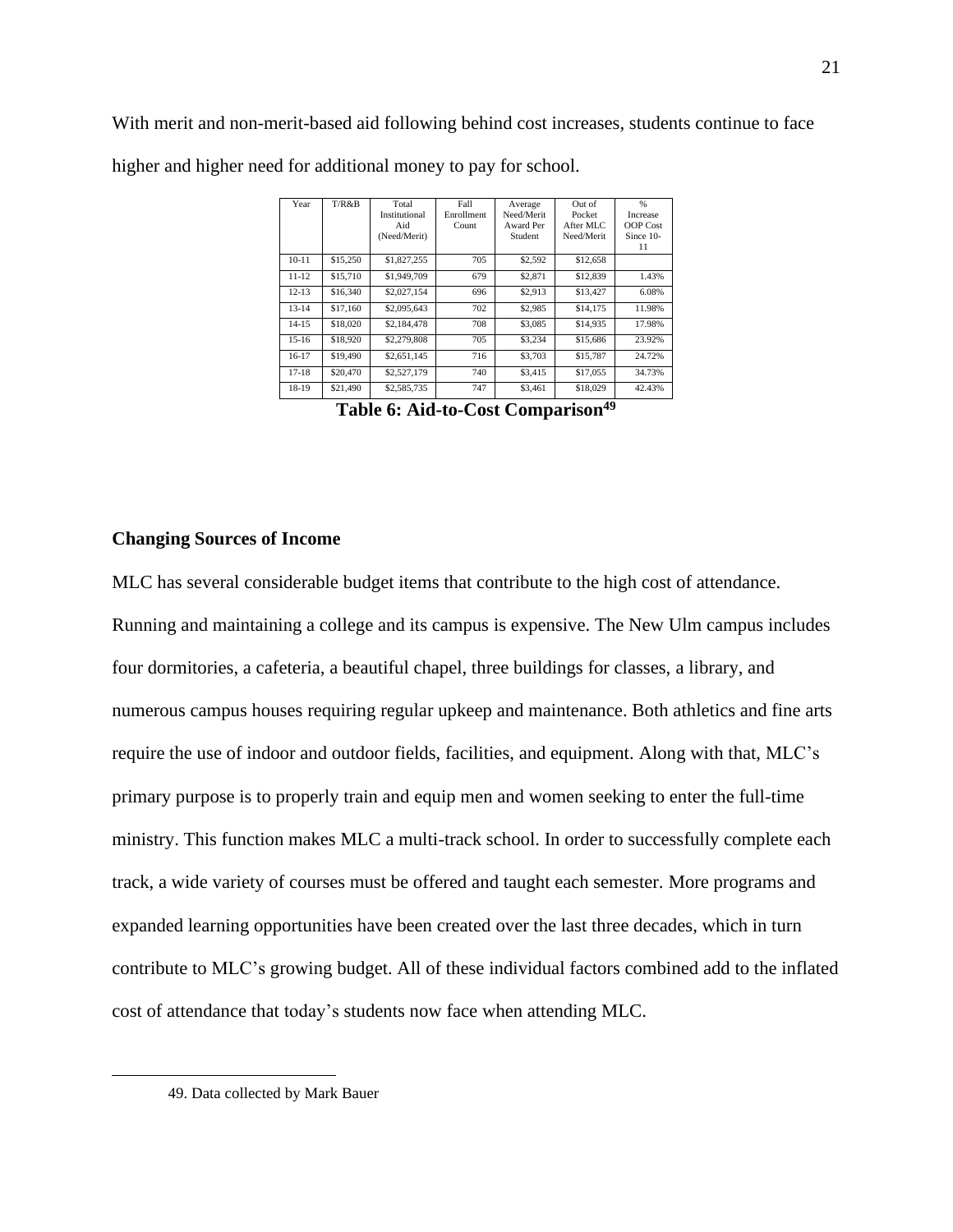Student attendance plays a significant role in deciding how much MLC needs to charge students to attend college. Losing even ten students would have a significant hit on the budget. MLC had cost of attendance at \$22,900 out-of-pocket from the students. That means having ten people decide not to attend equates to losing over \$220,000 that year.

| Year of Graduation | Number of Students | <b>Year of Graduation</b> | Number of Students |
|--------------------|--------------------|---------------------------|--------------------|
| 2000               | 1026               | 2010                      | 724                |
| 2001               | 1060               | 2011                      | 697                |
| 2002               | 1063               | 2012                      | 708                |
| 2003               | 1021               | 2013                      | 714                |
| 2004               | 946                | 2014                      | 727                |
| 2005               | 818                | 2015                      | 723                |
| 2006               | 731                | 2016                      | 742                |
| 2007               | 720                | 2017                      | 756                |
| 2008               | 723                | 2018                      | 764                |
| 2009               | 712                | 2019                      | 731                |

|  | Table 7: Attendance Numbers <sup>50</sup> |  |  |
|--|-------------------------------------------|--|--|
|  |                                           |  |  |

Table 7 shows that MLC has seen a significant drop in students over 300 students over the last two decades. Adding 300 students in 2020 would equate to \$6,870,000 of total income from students' out-pocket-expenses. The drop in overall attendance over the last two decades has directly impacted how much money the school receives and needs to charge students who attend. The college has tried a number of methods to attract more students, like adding specific courses future teachers will want to take, improving visual elements around campus, continuing to offer sports, and others. All of these additions have added to the amount MLC spends each year, and the attendance has shown little overall improvement over the last decade. That is why MLC has been trying to find programs like the early childhood education program to draw in more students and future teachers. Michael Otterstatter stated the importance of classes like special education. Losing one of these additional programs could result in eight to ten students choosing

<sup>50.</sup> Data from this chart is recorded yearly by MLC.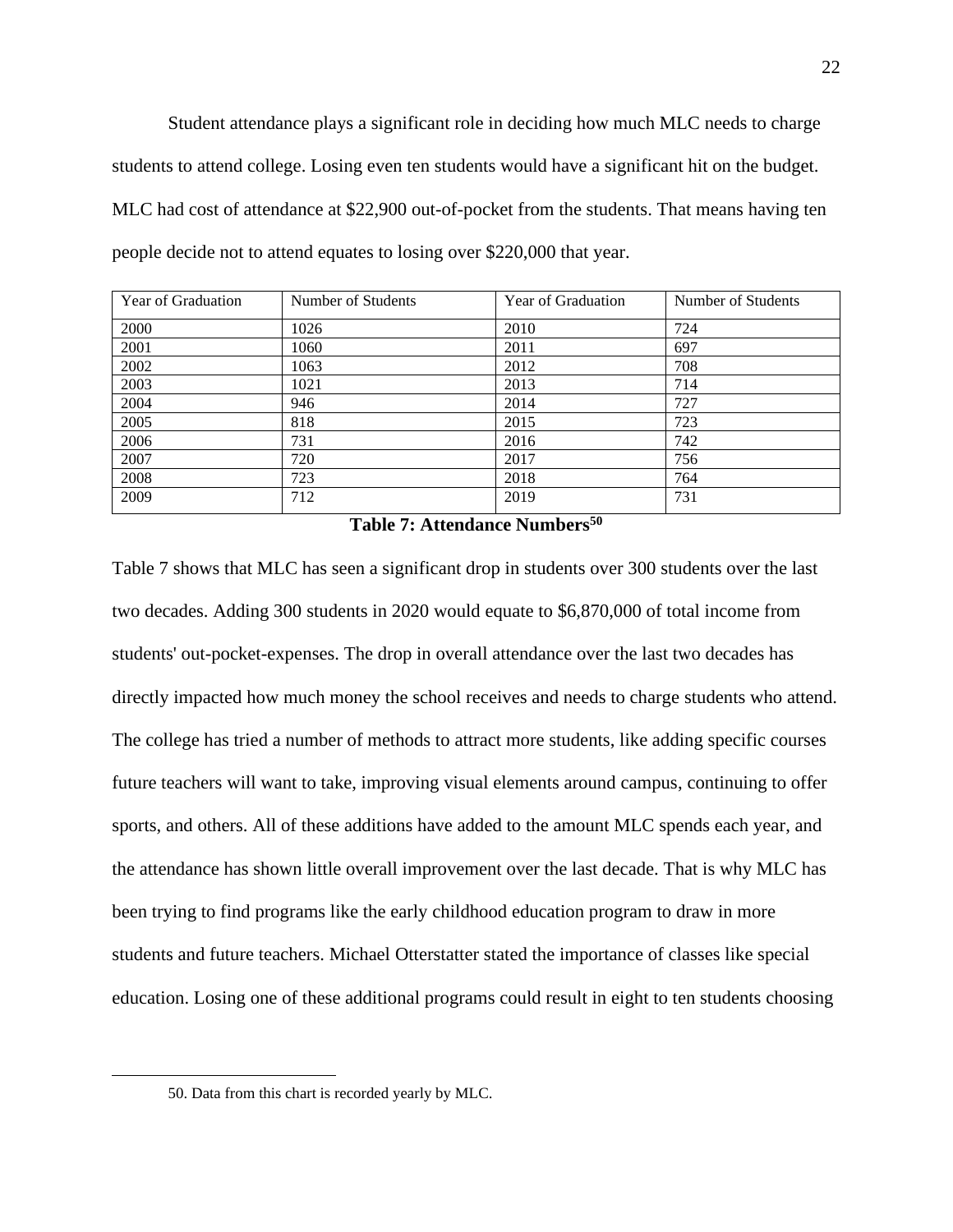not to attend MLC.<sup>51</sup> That would equate to \$229,000 that MLC would receive toward its operational costs.

The increase in courses MLC offers has added significant operational costs. For every class offered, the school needs qualified educators to teach the students. The cost of a single professor at MLC is a noticeable addition to the budget. In 1997, professors' pay range was anywhere from \$20,472 to \$37,097 depending on the years of service they had.<sup>52</sup> The professors' pay scale has increased to a range between \$32,705 - \$56,986 in the 2020-21 school year, depending on years of service.<sup>53</sup> The number of called workers at MLC has not changed much year to year, but the professors' pay and benefits have had a more significant effect on the budget.<sup>54</sup> Each professor also receives housing or a housing allowance, Social Security, VEBA insurance, pension, and reimbursement on any business-related expenses, like travel and conferences.<sup>55</sup> These budget items are all under one category in the budget MLC submits to WELS in the biennial meetings. In 2001-02 MLC recorded a need for just over five and a quarter-million dollars for their curricular work.<sup>56</sup> That number rose to just over seven million dollars in 2019.<sup>57</sup> Most of that increase came from the cost to keep teachers properly insured. MLC paid \$606,845 to provide teachers with healthcare in 2000. In 2019, the cost to provide

56. WELS 2003, 125.

<sup>51.</sup> Michael Otterstatter (Vice-President for Mission Advancement Office), in discussion with the author, October 2020.

<sup>52.</sup> WELS 1995, 29-30.

<sup>53.</sup> WELS 2019, 107.

<sup>54.</sup> Paul Prange 2020.

<sup>55.</sup> WELS 2019, 105.

<sup>57.</sup> Wisconsin Evangelical Lutheran Synod. *Book of Report and Memorials* (Milwaukee 2017). 186.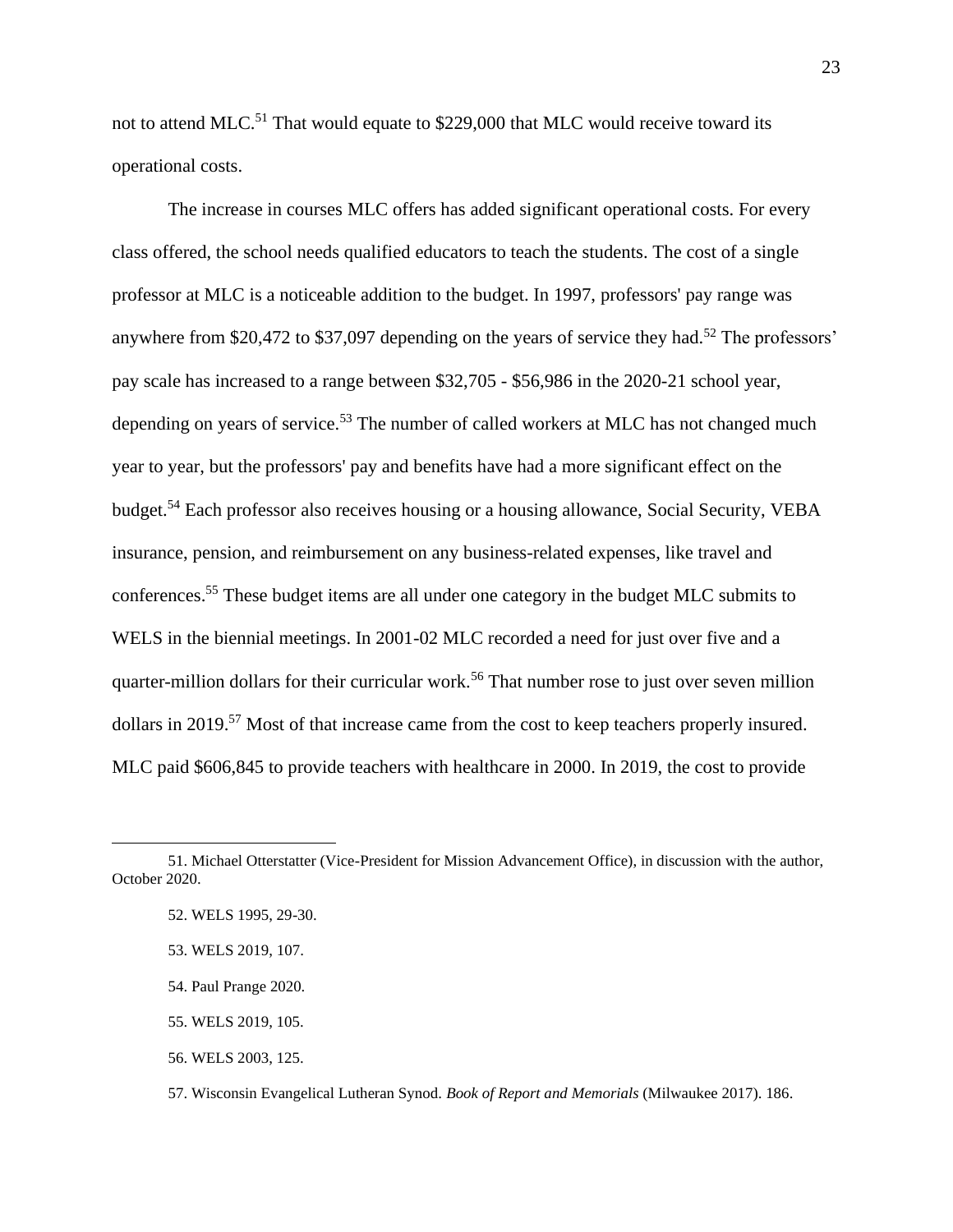insurance had risen to  $$2,134,215.^{58}$  That is most of the almost two million dollar increase to provide qualified instructors for students. With the huge increase in cost for properly paid instructors combined with the loss of over 300 students, it is no wonder why the cost of attendance went up just under fifteen thousand dollars from 2002 to 2019.

Along with qualified educators, MLC requires a trained staff of administrators to keep everyday operations running. These full-time workers help organize the student information, balance the budgets, distribute money, and do many other essential tasks that professors are not trained to do, nor do they have the time. The college spent a total of \$1,808,308 on administrative help during the 2001-02 school year.<sup>59</sup> Due to inflation and other factors, that amount increased to  $$2,638,200$  in the 2018-19 school year.<sup>60</sup> These buildings are relatively old and do require regular maintenance. Along with dormitories, MLC maintains almost ninety acres of land. Poorly kept grounds will undoubtedly have a negative impact on recruitment and student life. To manage the grounds, MLC has hired the necessary staff that requires full-time pay and benefits. This adds hundreds of thousands to the budget every year.

In order to successfully run a college campus, students are necessary. Every year, MLC spends a significant amount on merely getting students into the buildings they faithfully maintain. This task rests mainly on the shoulders of the recruitment department and the Mission Advancement Department. In 2001-02 this undertaking of recruitment equated to \$497,933 of MLC's budget.<sup>61</sup> That number increased to over six hundred thousand in the 2018-19 school

61. WELS 2003, 125.

<sup>58.</sup> Data collected and received by Carla Hulke.

<sup>59.</sup> WELS 2003, 125.

<sup>60.</sup> WELS 2017, 186.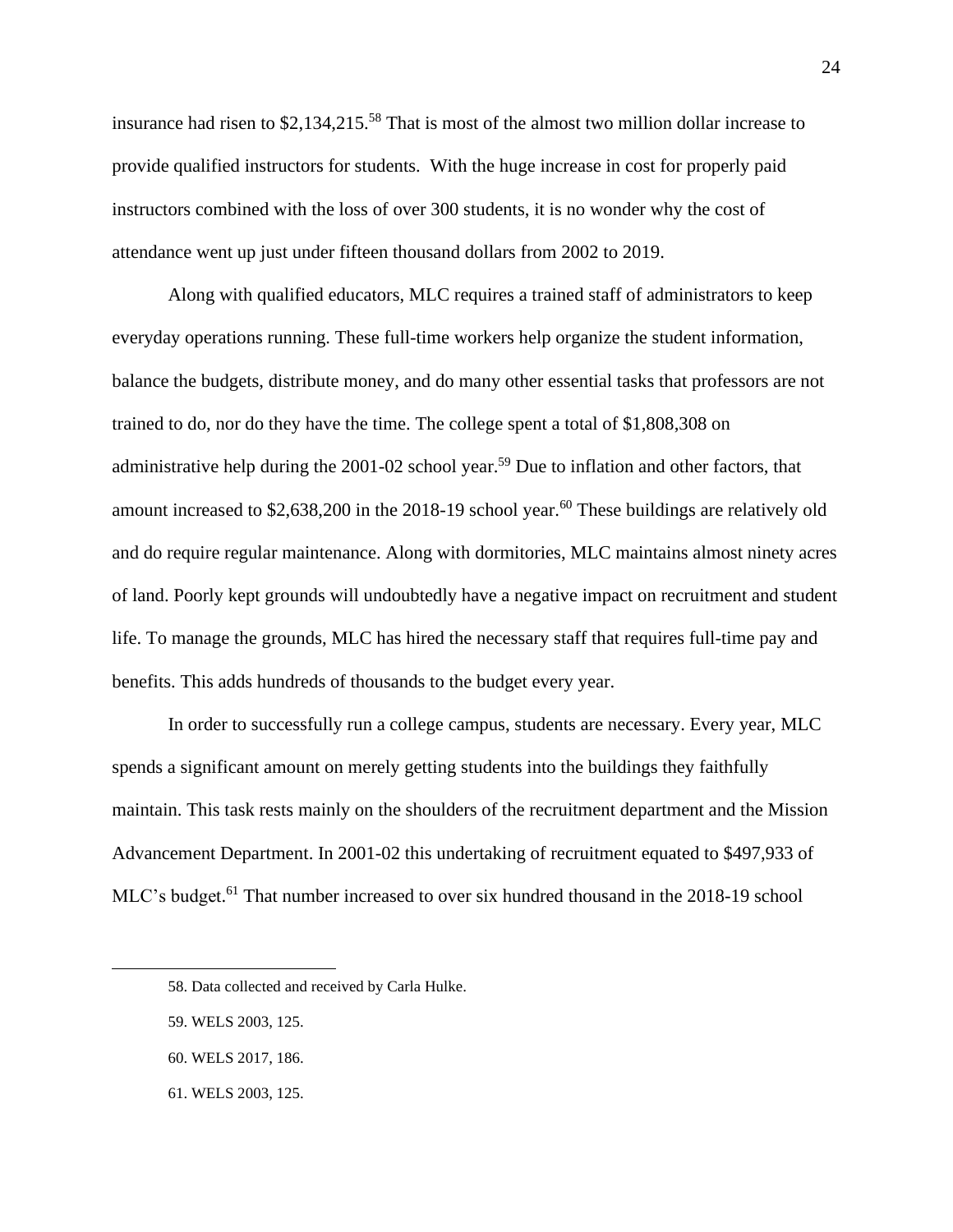year.<sup>62</sup> Recruitment focuses MLC resources on getting potential students interesting in coming to MLC. They provide students with the opportunity to see themselves as a part of the college and, one day, God willing, a called worker. The goal of recruitment is to fulfill MLC's mission, "to train a corps of Christian witnesses who are qualified to meet the ministry needs of the Wisconsin Evangelical Lutheran Synod."<sup>63</sup> The work of the recruitment office plays an important role in fulfilling that mission.

Food and sports are also budget items that will affect recruitment and student life costs. MLC pays an annual amount of money to be part of the NCAA. Students go to MLC to be apart of the ministry. These students also want the opportunity to play sports while they study for the ministry. They would attend other schools if sports were not available at all. Poor quality or quantity of food is also a significant deterrent for students living away from home. Knowing this, MLC has built a beautiful cafeteria, complete with buffet-style breakfast, lunch, and dinner offered daily. Students can eat as much as they want, and food is available throughout the entire day as well as select hours at night. Knowing such a wide range of food options exists is an attractive recruitment item, even if it is small.

All these items contribute to the overall budget maintained by MLC. The total budget for the 2001-02 school year was  $$14,317,643$ .<sup>64</sup> During this time, 1,063 students were enrolled with a cost of attendance at \$8,450, which equates to \$8,982,350. Over sixty-five percent of costs were paid with student money or aid given to the students. In 2018-19, MLC had a total of \$22,388,700 of budgeted expenses.<sup>65</sup> That year they had 731 students with the cost of attendance

<sup>62.</sup> WELS 2017, 186.

<sup>63.</sup> https://mlc-wels.edu/about/mission-statement

<sup>64.</sup> WELS 2003,

<sup>65.</sup> WELS 2017.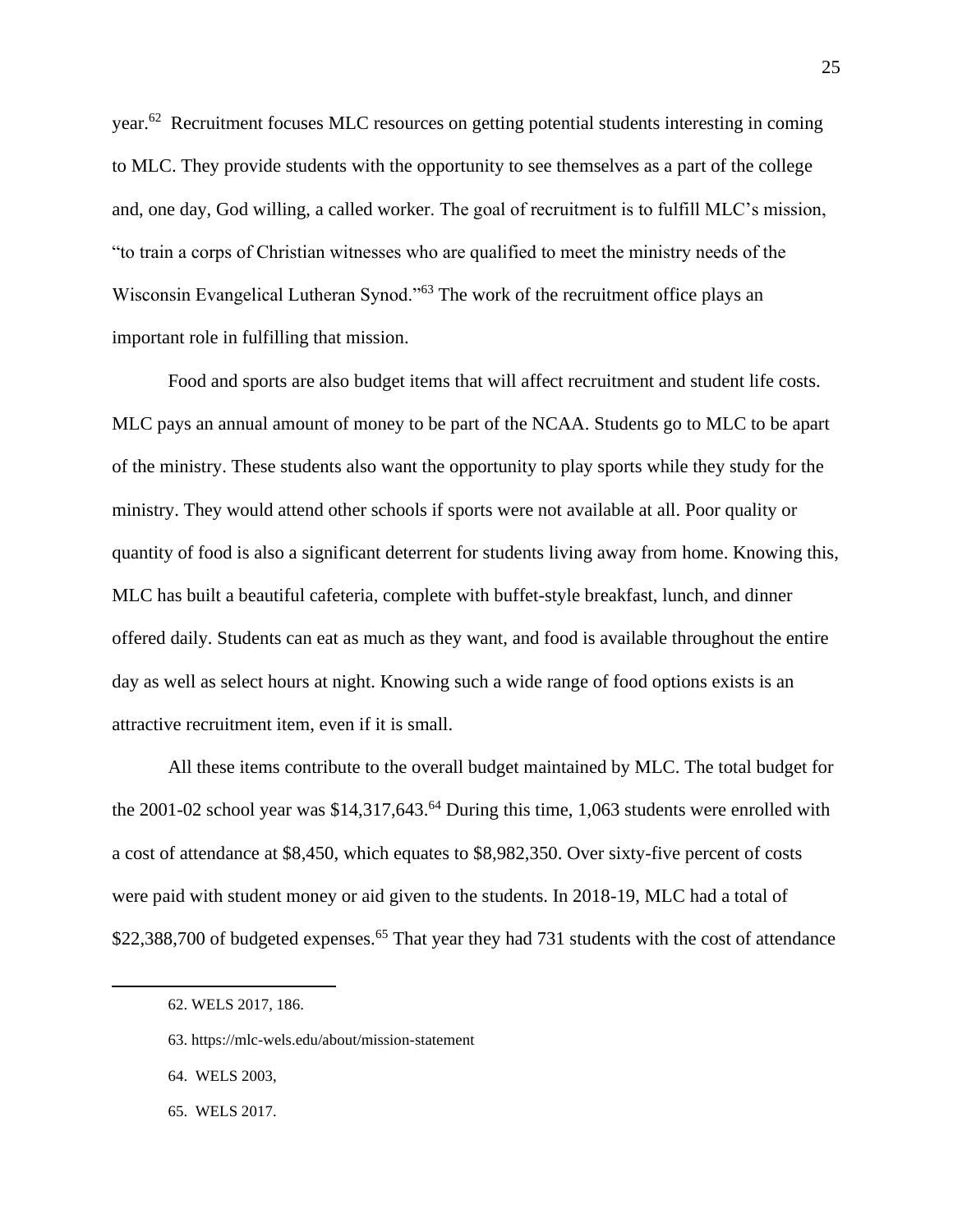at \$22,130 a student. They had \$16,177,030 come in from students or aid directly given to students. That is just over seventy percent of the total costs. This information shows that tuition increases have been needed to maintain the income to pay for budgeted expenses. It also shows that students continue to be the greatest source of income that MLC has.

### **Money MLC Receives to Offset Costs.**

MLC requires a sizeable amount of support in order to keep the cost of attendance as low as it is. Without any support, MLC would require each student to pay over \$40,000 a year out of pocket. MLC needs the support of churches throughout the Synod. Mission Advancement helps promote MLC and get support from those churches.

Historically, MLC has received a subsidy from WELS to reduce the cost of students' attendance at MLC. The support given to MLC has seen a decline since MLC opened its doors. From 1967-2003, the Wisconsin Synod shouldered fifty percent of their college-level training schools' operating costs.<sup>66</sup> As operation costs continue to increase, the ability to support the college level training school has become increasingly difficult. Prange stated that the amount of aid the Synod gave MLC dropped in 2003. The Synod gave MLC permission to form the Advancement Office to collect donations from congregations to support operating costs.<sup>67</sup> The Synod also had its debt to deal with, and they lowered support to pursue a debt-free future for the Synod.

<sup>66.</sup> Data from a chart received by Paul Prange collected yearly by MLC.

<sup>67.</sup> Prange Nov. 2020.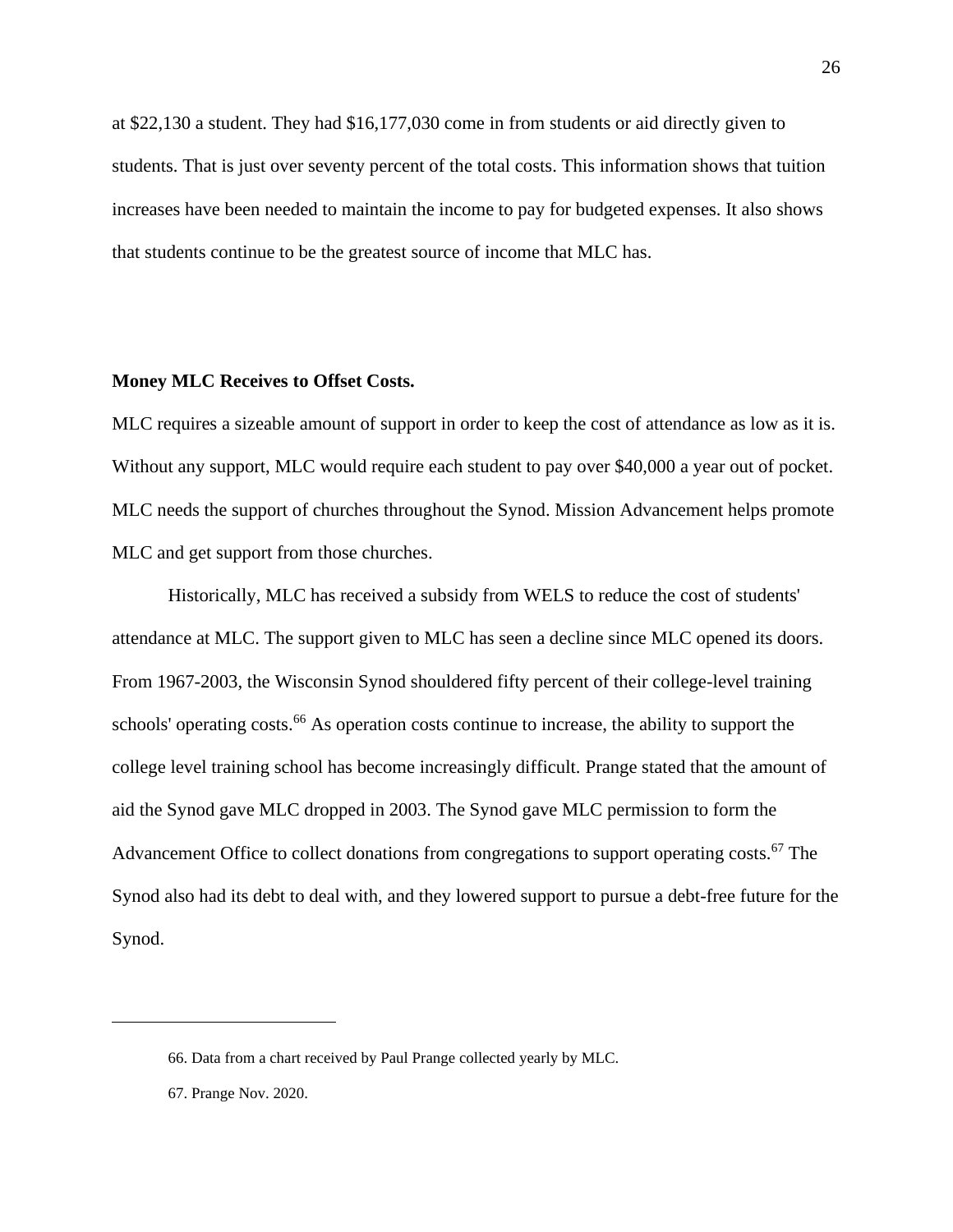The statistics show the drops in subsidy and how this relates to MLC's total expenses. In the 2001-02 school year, the Synod contributed \$5,121,837 of grants to MLC to support their \$14,317,643 budgets. That is only about 1.1 million dollars less than the \$6,268,109 they received from students' fees and dues.<sup>68</sup> The Synod support was just under thirty-six percent of MLC's total need. In the 2018-19 school year, the Synod projected giving \$3,575,200 in subsidy to help MLC's \$22,388,700 budget, which is far less than the \$14,246,500 received from tuition and fees.<sup>69</sup> The Synod support dropped to just over a quarter of MLC's operating needs.

The Mission Advancement office was formed to help balance the reductions to the Synod's subsidy. All the money that the Synod gives as well as the gifts received through Mission Advancement go towards tuition costs. Their combined contribution lowers what students would have to pay for tuition by half but still places the full amount of room and board on their shoulders.<sup>70</sup> MLC did receive gifts and support that came in due to their Mission Advancement's efforts, but students' out-of-pocket money covered the brunt of operating costs. Students enrolled in 2001-02 paid about forty percent of MLC's operating costs compared to over sixty percent in the 2018-19 school year.

#### **Culture's Influence on Educational Debt**

Americans have changed the way they feel about debt over the last couple of decades. People used to fear debt, but now, "the United States has transitioned from being a nation of savers to a

<sup>68.</sup> WELS 2003, 125.

<sup>69.</sup> WELS 2017, 186.

<sup>70.</sup> Information received in a correspondence from Paul Prange to the author in Nov. 2020.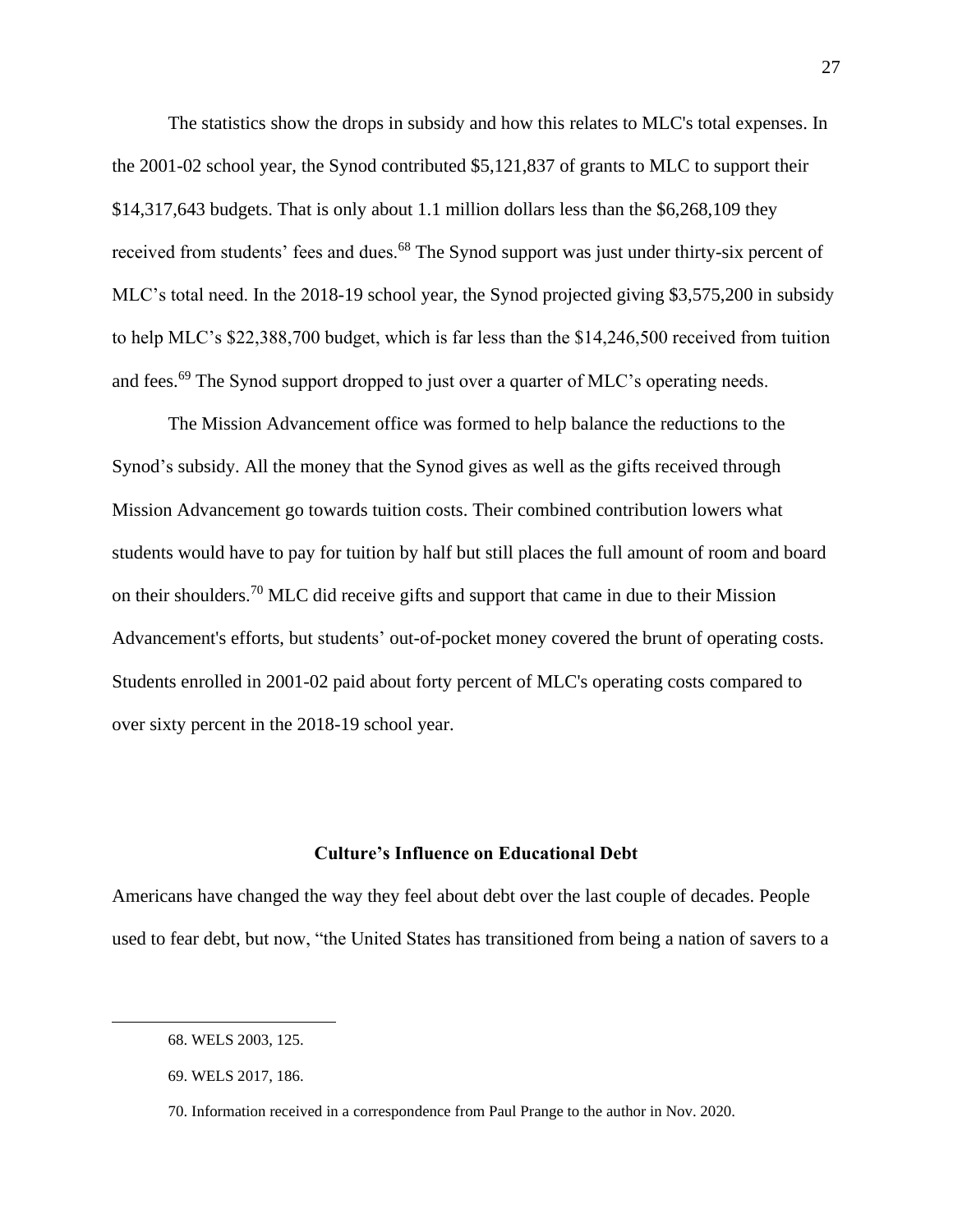nation of borrowers."<sup>71</sup> Regardless of their financial status, people have become more willing to borrow large sums of money to get what they want and need. Credit cards, financing, and extended low-interest payments have become an everyday part of life for most Americans. Young people see their parents today embracing debt, and in turn, they themselves no longer flinch at borrowing tens of thousands of dollars to pay for their education.

Changing culture attitudes toward debt are no doubt impacting levels of borrowing. Many students assume that they will borrow money to pay for their educations, and alternatives such as working longer hours, attending school part-time, or living more economically may not be considered.<sup>72</sup>

Culture is difficult to fight. When someone does not feel a need to find another way, they often will not. WELS students are caught up in this cultural thought, making them more susceptible to high educational debt.

JoyElyn Krohn, the financial literacy coordinator at MLC, has spent much time studying the problem culture has on students everywhere. MLC hired her because they recognized the need to teach students about the difficulties excess loans can have and aim to help students obtain a stronger financial foundation as they begin their ministries. Students need to learn how to manage their loans. Best case is stated by Miller, "educational borrowing is not so widespread that there is no prospect of eliminating it altogether."<sup>73</sup> Debt is part of the American lifestyle, and educational debt has become a part of going to college.

- 72. Maphis, Miller, and Ruger, 11.
- 73. Marphis, Miller, and Ruger, 12.

<sup>71.</sup> Dwyer, McCloud, and Hudson, 1133.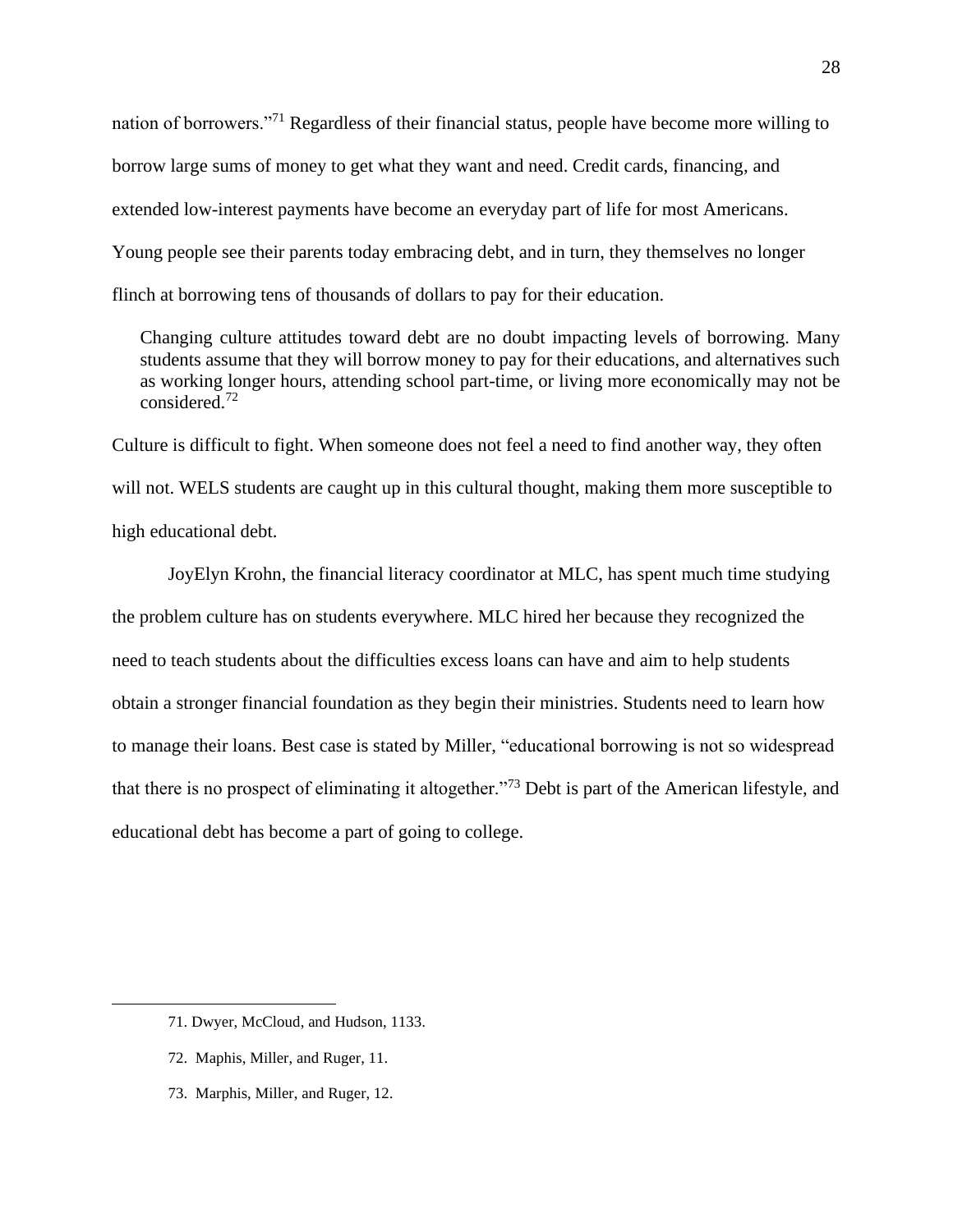#### **Stewardship's Role in Educational Debt**

Students not only need more aid to help lower the cost of education, but they need to understand the financial situation their debt will create for their future. One secular study on financial literacy found disturbing results.

Among the 25,000 people who completed an online six-question assessment of fundamental financial knowledge, financial literacy has decreased from 42 percent in 2009 to 37 percent in 2015. Of particular concern is the lack of knowledge about how compound interest works, which can get people with debt into deeper trouble. Also alarming is the discrepancy between perceived and actual financial knowledge—76 percent of respondents gave themselves a very high rating on financial knowledge, yet only 37 percent scored at least 80 percent correct on basic financial literacy questions. $74$ 

MLC has recognized the danger of students being financially illiterate. For this very reason,

JoElyn Krohn meets with every first-year student and their parents to go over their financial situation. She carefully walks them through a budget and calculates their potential loan accumulation and future payments.

JoElyn meets with every student again senior year to help them create a personal, readyto-use budget in hopes that they can control their finances when they begin their profession. The potential benefits of this education are highlighted by one study, "Making people aware of their anxiety and automatic coping along with improving their financial literacy will enhance their self-agency, ability to make more informed choices.<sup>775</sup> As beneficial as financial literacy is, it will not be enough to solve this problem, which has become impactful in students' lives.<sup>76</sup>

<sup>74.</sup> Carrie Doehring and Kelly Arora, "Spiritually-Integrated Financial Resilience: Helping Seminary Students Respond to Financial Stress." (Iliff School of Theology) 18.

<sup>75.</sup> Doehring 117.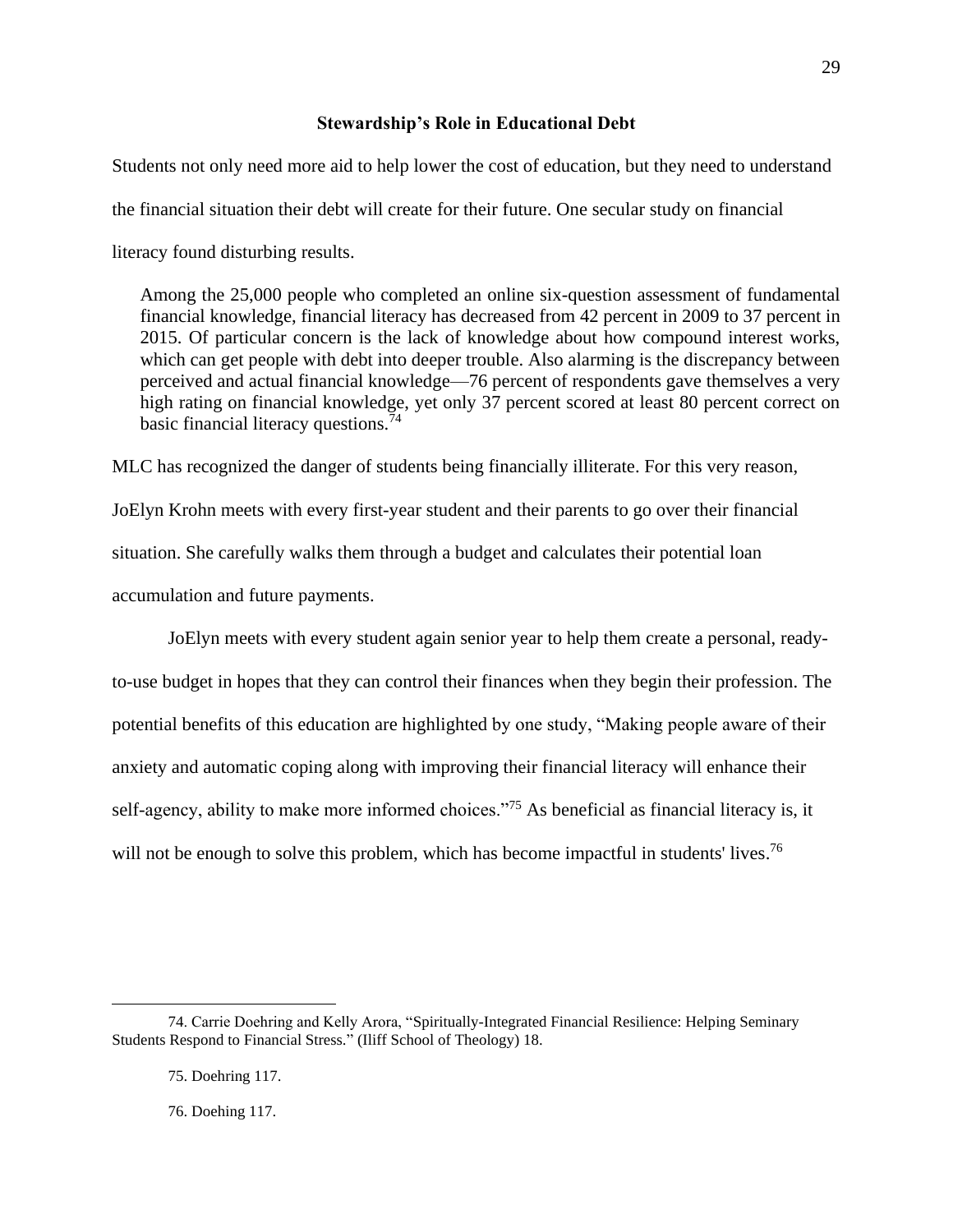#### CONCLUSION

There is no doubt that educational debt is a growing problem for students considering MLC, those currently at MLC, and MLC graduates. As the years go on, students continue to become trapped in high debt levels if they wish to graduate from MLC. The large amounts of debt that students are starting their lives with should cause concern for everyone, especially those who are in higher education or plan to be. Educational debt cannot continue to grow the way it has, or there will be challenging consequences for both the future called workers of the WELS and for Martin Luther College. Sadly, there is no firm evidence that the swelling issue is getting better but instead continues to cause many concern.

Educational debt will continue to be a concern in our synod for many years, and, sadly, a sustainable solution may never be found on this side of heaven. Many factors contribute to this growing problem. Dealing with just one would not help, but all factors need to be addressed. Battling high operation costs, lower attendance, culture, and poor financial literacy will take much time. All the while, students will continue to shoulder a heavy burden as they prepare for a life in the ministry.

There will be many difficult situations MLC graduates may face as they bear the responsibility of educational debt needed to be a called workers in the WELS. They may face tight budgets, anxiety, stress, difficult decisions in their marriage and family lives, and many tough decisions. Having educational debt has the possibility of making those decisions harder to make. Graduates need to be ready to face these difficulties, and WELS needs to be ready to support its called workers as they do.

30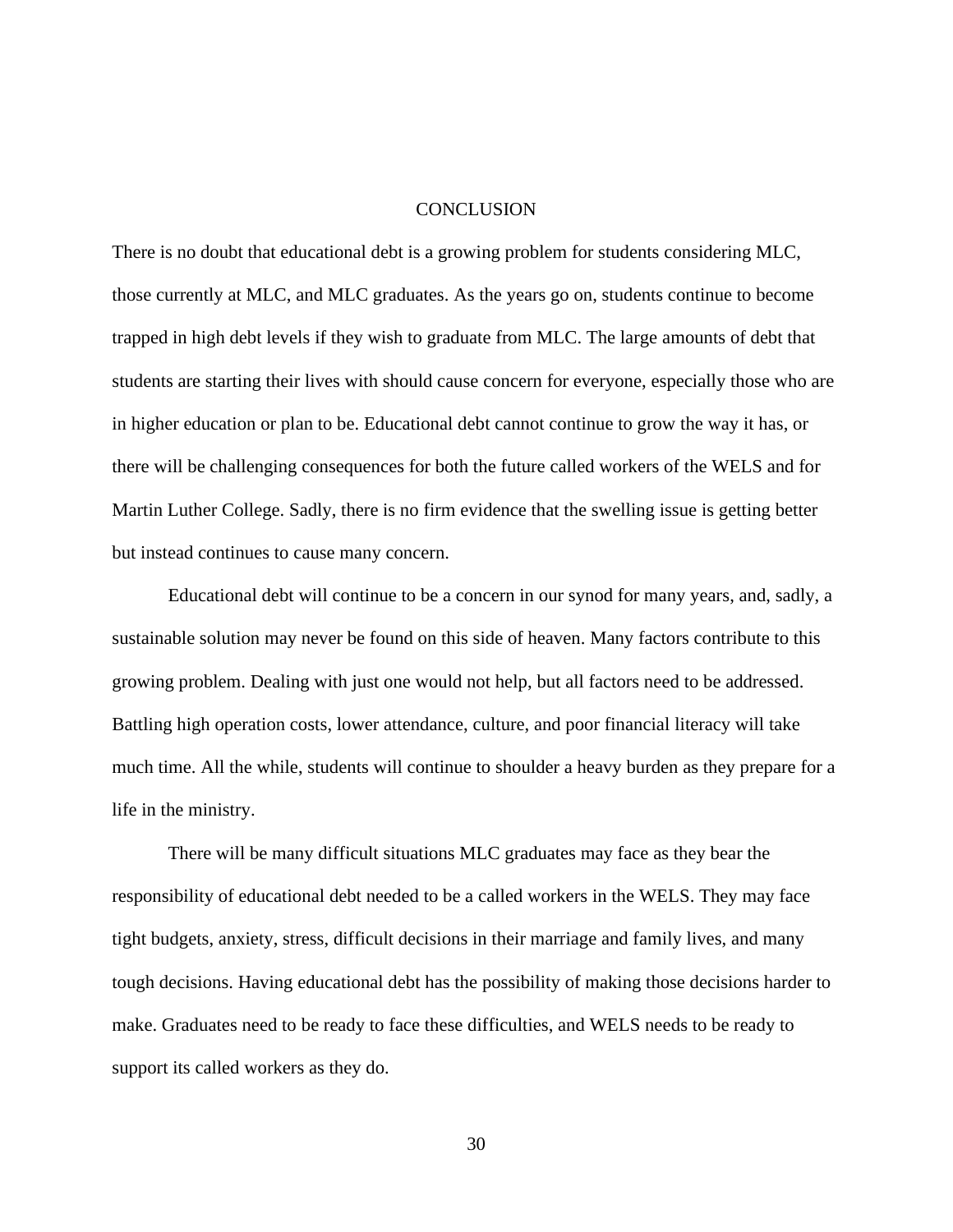Amid the concern caused by growing educational debt, God continues to give his people great hope. Pastors and teachers in the WELS continue to thrive in their ministries and financial lives at home. God's people step up in love and grace to support their called workers! Graduates can be confident going into the ministry. God continues to use these graduates' many gifts to proclaim his Gospel message to a lost world! Increasing ministry opportunities open worldwide, and young men and women continue to give everything they have to serve their Savior. That is the great joy that shines even despite the darkest statistic and gloomiest fact. God will not let his church die, not even to educational debt.

Many questions still need to be answered and many problems solved in order to help those pastors and teachers thrive in their ministries. What will the future of our graduates look like? How will MLC cope with the seemingly endless increases in costs and educational debt? This author leaves those questions for another to study and hopes this paper will benefit in that endeavor.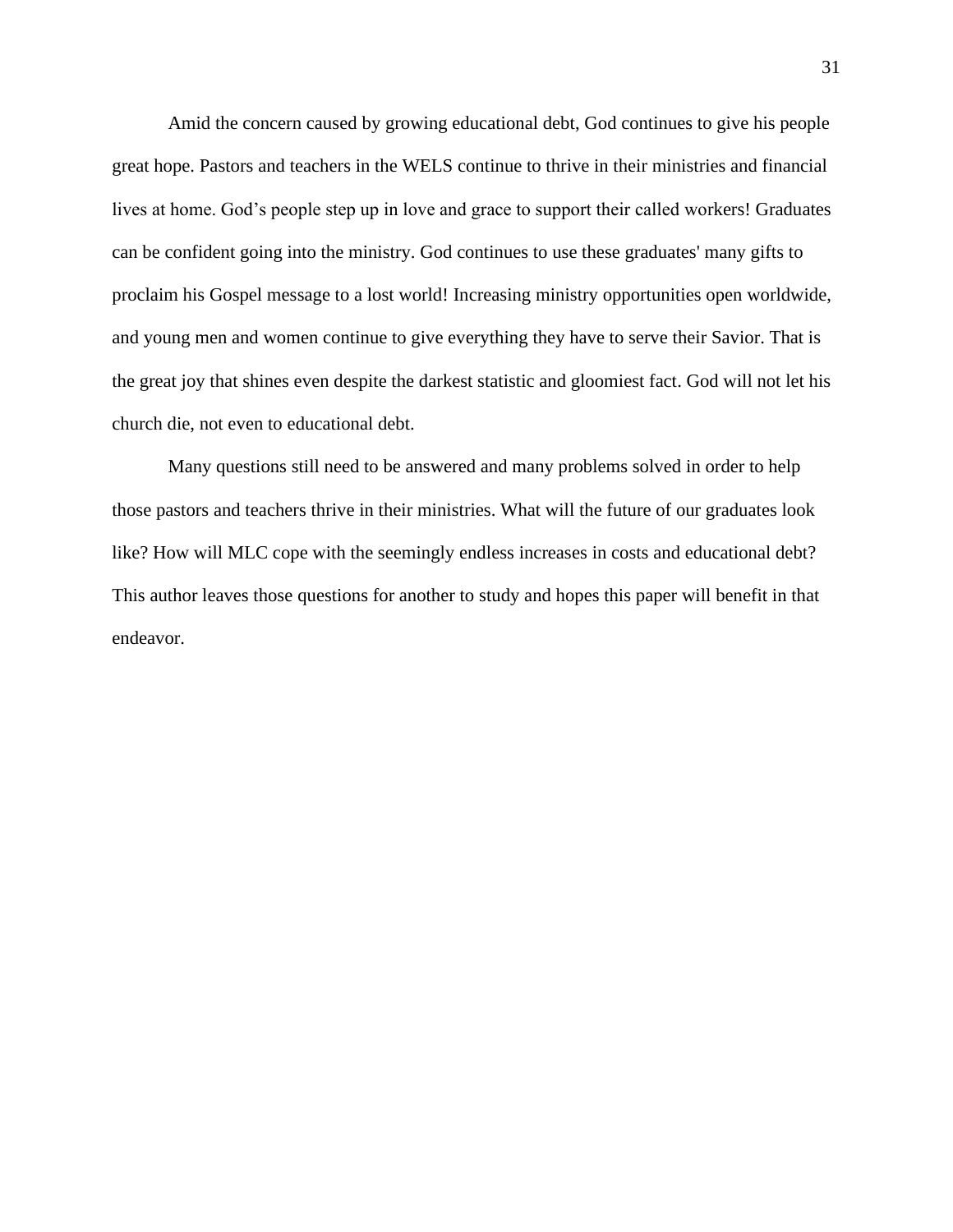## APPENDIX (GROUP ONE)



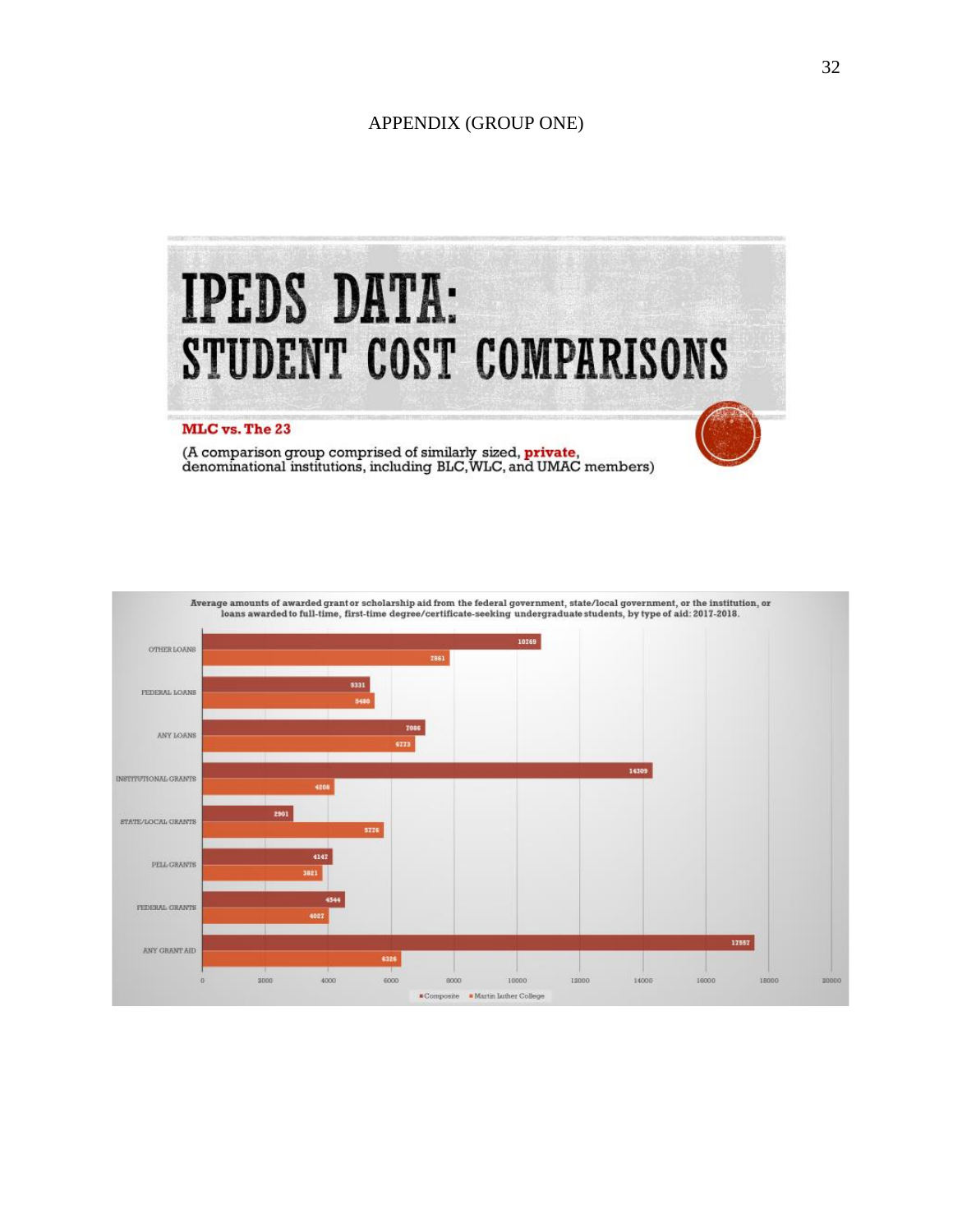# APPENDIX (GROUP 2)



(A comparison group comprised of **public** state universities<br>of Michigan, Minnesota, and Wisconsin)

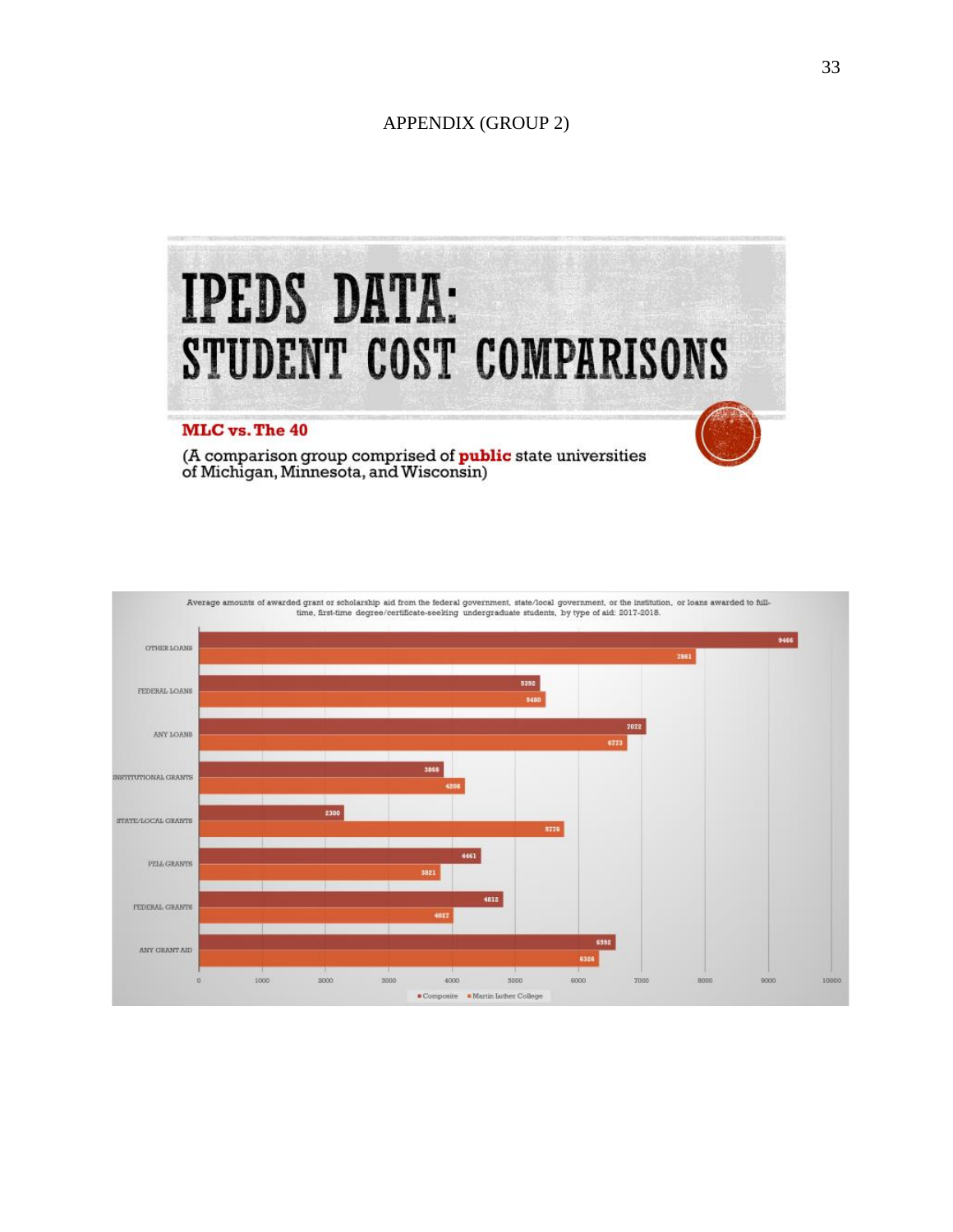# BIBLIOGRAPHY

Baum, Sandy. 2018. "How Students Pay for College." *Change* 50. Taylor & Francis Ltd:135–41.

- Bentley, Kristen Plinke. 2017. "Conversations about Student Debt: The Impact of Educational Debt on Future Ministers of the Christian Church (Disciples of Christ)." *Lexington Theological Quarterly (Online)* 47:9–31.
- Bundick, Brent, and Emily Pollard. 2019. "The Rise and Fall of College Tuition Inflation." *Economic Review (01612387)* 104. Federal Reserve Bank of Kansas City:1–19.
- Choi, Yeseul. 2014. "Debt and College Students' Life Transitions: The Effect of Educational Debt on Career Choice in America." *Journal of Student Financial Aid* 44. Journal of Student Financial Aid.
- Doehring, Carrie. 2018. "In over Our Heads with Financial Anxiety from Student Debt." *Pastoral Psychology* 67. Cambridge, Mass:115–24.
- Doehring, Carrie, and Kelly Arora. 2017. "Spiritually-Integrated Financial Resilience: Helping Seminary Students Respond to Financial Stress." *Theological Education* 51:17–28.
- Dwyer, Rachel E., Laura McCloud, and Randy Hodson. 2012. "Debt and Graduation from American Universities." *Social Forces* 90. Social Forces:1133–55.
- Ferguson, Todd W. 2015. "Failing to Master Divinity: How Institutional Type, Financial Debt, Community Acceptance, and Gender Affect Seminary Graduates' Career Choices." *Review of Religious Research* 57:341–63.
- Javine, Victoria. 2013. "Financial Knowledge and Student Loan Usage in College Students." *Financial Services Review* 22. Academy of Financial Services:367.
- Jones, Payton J., So Yeon Park, and G. Tyler Lefevor. 2018. "Contemporary College Student Anxiety: The Role of Academic Distress, Financial Stress, and Support." *Journal of College Counseling* 21. Journal of College Counseling:252–64.
- Lincoln, Timothy D. 2015. "More Than a Question of Debt: A Qualitative Study of How Seminarians Think About Money." *Christian Higher Education* 14:193–211.
- Miller, Sharon L, Kim Maphis Early, and Anthony Ruger. 2014. "Taming the Tempest: A Team Approach to Reducing and Managing Student Debt." *Auburn Studies* 19:1–23.